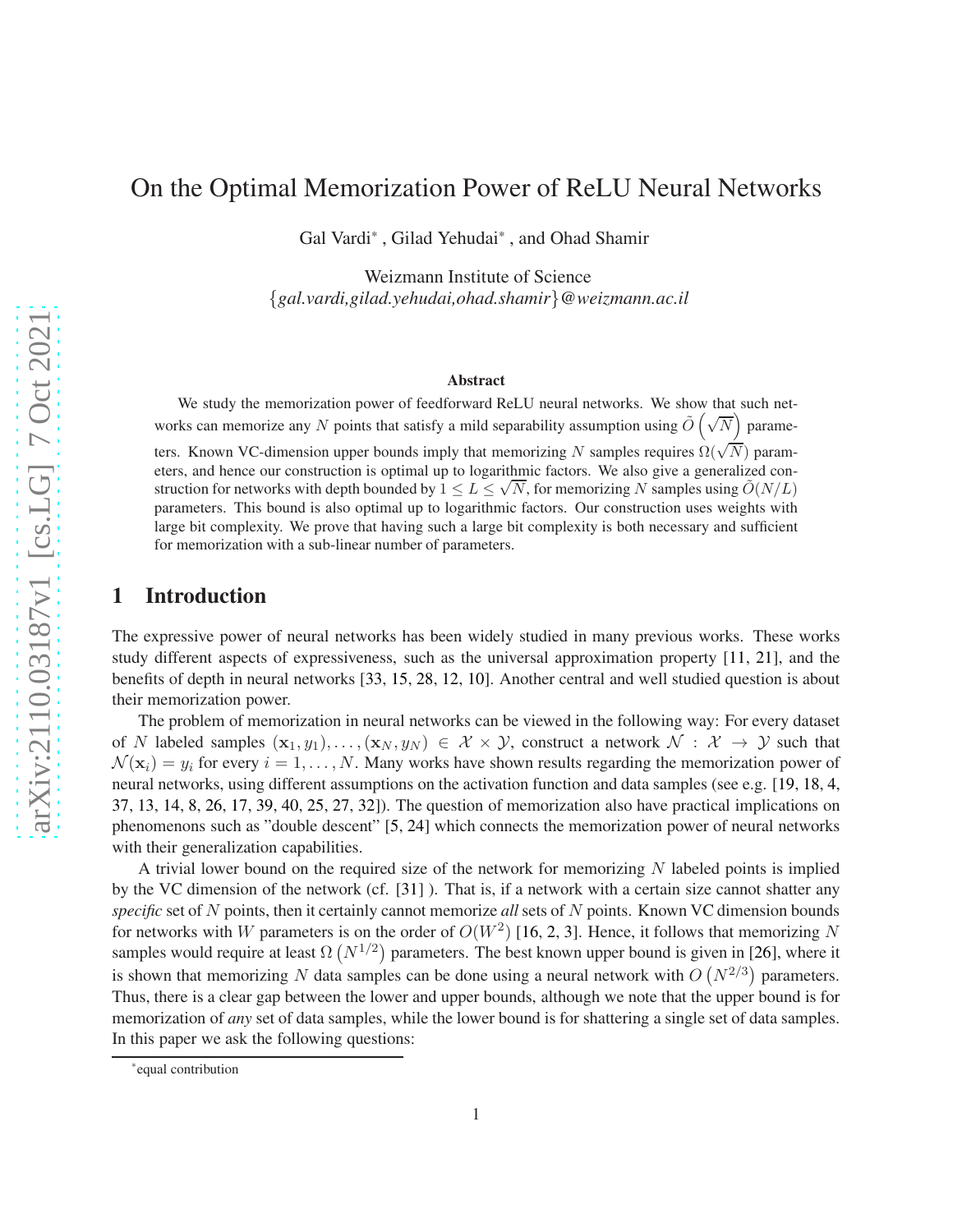*What is the minimal number of parameters that are required to memorize* N *labeled data samples? Is the task of memorizing any set of* N *data samples more difficult than shattering a single set of* N *samples?*

We answer these questions by providing a construction of a ReLU feedforward neural network which achieves the lower bound up to logarithmic factors. In this construction we use a very deep neural network, but with a constant width of 12. In more details, our main result is the following:

<span id="page-1-0"></span>**Theorem 1.1** (informal statement). Let  $(\mathbf{x}_1, y_1), \ldots, (\mathbf{x}_N, y_N) \in \mathbb{R}^d \times \{1, \ldots, C\}$  be a set of N labeled *samples of a constant dimension* d, with  $||\mathbf{x}_i|| \leq r$  *for every* i and  $||\mathbf{x}_i - \mathbf{x}_j|| \geq \delta$  *for every*  $i \neq j$ . Then, there exists a ReLU neural network  $F:\R^d\to\R$  with width  $12$ , depth  $\tilde O\left(\sqrt{N}\right)$ , and  $\tilde O\left(\sqrt{N}\right)$  parameters, *such that*  $F(\mathbf{x}_i) = y_i$  for every  $i \in [N]$ , where the notation  $\tilde{O}(\cdot)$  hides logarithmic factors in  $N, C, r, \delta^{-1}$ .

Comparing this result to the known VC bounds, we show that, up to logarithmic factors, our construction is optimal. This also shows, quite surprisingly, that up to logarithmic factors, the task of shattering a single set of  $N$  points is not more difficult than memorizing any set of  $N$  points, under the mild separability assumption of the data samples. We note that this result can also be extended to regression tasks (see Remark [3.3\)](#page-4-0).

In our construction, the depth of the network is  $\tilde{\Theta}(\sqrt{N})$ . We also give a generalized construction where the depth of the network is limited to some  $1 \le L \le \sqrt{N}$ . In his case, the number of parameters in our construction is  $\tilde{O}\left(\frac{N}{L}\right)$  (see Thm. [5.1\)](#page-7-0). We compare this result to the VC-dimension bound from [\[3](#page-9-10)], and show that our construction is optimal up to logarithmic factors.

Our construction uses a bit extraction technique, inspired by Telgarsky's triangle function [\[33](#page-11-0)], and by [\[28](#page-10-1)]. Using this technique, we are able to use weights with bit complexity  $\tilde{\Theta}(\sqrt{N})$ , and deep neural networks to "extract" the bits of information from the specially crafted weights of the network. We also generalize our results to the case of having a bounded bit complexity restriction on the weights. We show both lower (Thm. [6.1\)](#page-7-1) and upper (Thm. [6.2\)](#page-8-0) bounds, proving that memorizing N points using a network with  $N^{1-\epsilon}$  parameters, for some  $\epsilon \in [0, 0.5]$  can be done if the bit complexity of each weight is  $\tilde{\Theta}(N^{\epsilon})$ . Hence, our construction is also optimal, up to logarithmic factors, w.r.t the bit complexity of the network. We emphasize that also in previous works showing non-trivial VC bounds (e.g. [\[2,](#page-9-9) [3](#page-9-10)]) weights with large bit complexity are used. We note that increasing the bit complexity beyond  $N^{1/2}$  cannot be used to further reduce the number of parameters (see the discussion in Sec. [4\)](#page-5-0).

#### Related work

Memorization – upper bounds. The problem of memorizing arbitrary data points with neural networks has a rich history. [\[4](#page-9-4)] studied memorization in single-hidden-layer neural networks with the threshold activation, and showed that  $\lceil \frac{N}{d} \rceil$  $\frac{N}{d}$ ] neurons suffice to memorize N arbitrary points in general position in  $\mathbb{R}^d$ with binary labels. [\[8\]](#page-9-7) extended the construction of [\[4](#page-9-4)] and showed that single-hidden-layer ReLU networks with  $4 \cdot \lceil \frac{N}{d} \rceil$  hidden neurons can memorize N points in general position with arbitrary real labels. In [\[20](#page-10-12)] and [\[30](#page-10-13)] it is shown that single-hidden-layer networks with the threshold activation can memorize any arbitrary set of N points, even if they are not in general position, using  $N - 1$  neurons. [\[19](#page-10-2)] proved a similar result for any bounded non-linear activation function  $\sigma$  where either  $\lim_{z\to\infty}\sigma(z)$  or  $\lim_{z\to-\infty}\sigma(z)$  exists. [\[40](#page-11-3)] proved that single-hidden-layer ReLU networks can memorize arbitrary N points in  $\mathbb{R}^d$  with arbitrary real labels using N neurons and  $2N + d$  parameters.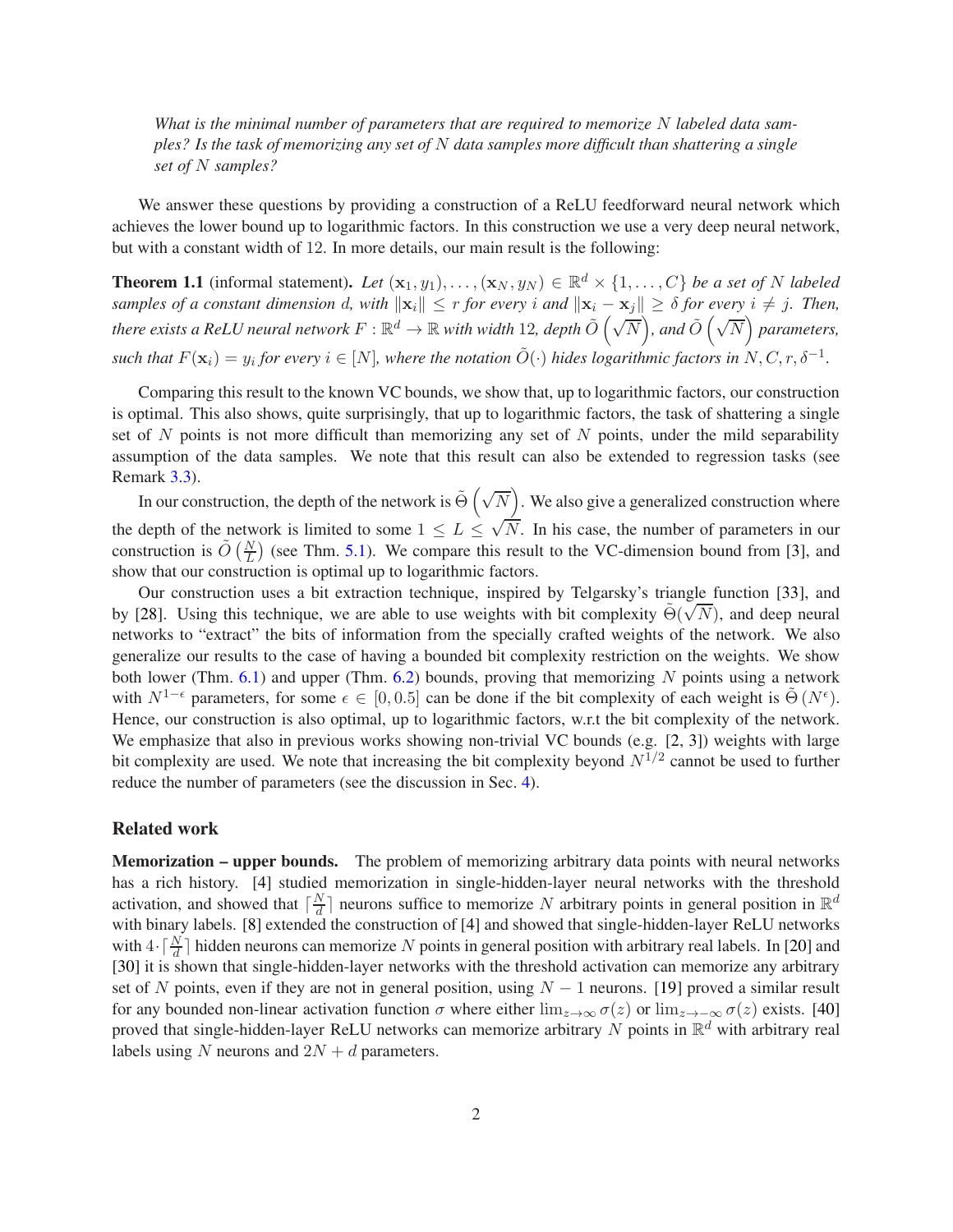[\[18](#page-10-3)] showed that two-hidden-layers networks with the sigmoid activation can memorize  $N$  points with  $O(\sqrt{N})$  neurons, but the number of parameters is still linear in N. [\[39](#page-11-2)] proved a similar result for ReLU (and hard-tanh) networks. [\[37\]](#page-11-1) showed that threshold and ReLU networks can memorize N binary-labeled unit vectors in  $\mathbb{R}^d$  separated by a distance of  $\delta > 0$ , using  $\tilde{O}\left(e^{1/\delta^2} + \sqrt{N}\right)$  neurons and  $\tilde{O}\left(e^{1/\delta^2}(d + \sqrt{N}) + N\right)$ parameters. [\[27](#page-10-7)] improved the dependence on  $\delta$  by giving a construction with  $\tilde{O}(\frac{1}{\delta} + \sqrt{N})$  neurons and  $\tilde{O}(\frac{d}{\delta} + N)$  parameters. This result holds only for threshold networks, but does not assume that the inputs

are on the unit sphere.

The memorization power of more specific architectures was also studied. [\[17](#page-10-5)] proved that residual ReLU networks with  $O(N)$  neurons can memorize N points on the unit sphere separated by a constant distance. [\[25](#page-10-6)] considered convolutional neural networks and showed, under certain assumptions, memorization using  $O(N)$  neurons.

Note that in all the results mentioned above the number of parameters is at least linear in  $N$ . Our work is inspired by [\[26](#page-10-4)], that established a first memorization result with a sub-linear number of parameters. They showed that neural networks with sigmoidal or ReLU activations can memorize N points in  $\mathbb{R}^d$  separated by a normalized distance of  $\delta$ , using  $O(N^{2/3} + \log(1/\delta))$  parameters (where the dimension d is constant). Thus, in this work we improve the dependence on N from  $N^{2/3}$  to  $\sqrt{N}$  (up to logarithmic factors), which is optimal. We also note that the first stage in our construction is similar to the first stage in theirs.

Finally, optimization aspects of memorization were studied in [\[8](#page-9-7), [13,](#page-9-5) [14](#page-9-6)].

**Memorization – lower bounds.** An  $\Omega(N)$  lower bound on the number of parameters required for memorizing arbitrary  $N$  points using neural networks with standard activations (e.g., threshold, sigmoid and ReLU) is given in [\[32\]](#page-10-8). Thus, for networks with  $o(N)$  parameters, there is a set of size N that cannot be shattered. It implies that in order to obtain memorization with a sub-linear number of parameters some assumptions are required. Our positive result circumvents this lower bound by assuming that the data is separated.

Moreover, lower bounds on the number of parameters required for memorization are implied by bounds on the VC dimension of neural networks. Indeed, if W parameters are not sufficient for shattering even a single set of size  $N$ , then they are clearly not sufficient for memorizing all sets of size  $N$ . The VC dimension of neural networks has been extensively studied in recent decades (cf. [\[1,](#page-9-11) [3\]](#page-9-10)). The most relevant results for our work are by [\[16](#page-10-11)] and [\[3](#page-9-10)]. We discuss these results and their implications in Sections [4](#page-5-0) and [5.](#page-6-0)

Trade-offs between the number of parameters of the network and the Lipschitz parameter of the prediction function in memorizing a given dataset are studies in [\[9,](#page-9-12) [7\]](#page-9-13).

The benefits of depth. In this work we show that deep networks have significantly more memorization power. Quite a few theoretical works in recent years have explored the beneficial effect of depth on increasing the expressiveness of neural networks (e.g., [\[23](#page-10-14), [15](#page-9-1), [33,](#page-11-0) [22](#page-10-15), [12,](#page-9-2) [28](#page-10-1), [38](#page-11-4), [29,](#page-10-16) [10](#page-9-3), [34,](#page-11-5) [6,](#page-9-14) [36](#page-11-6), [35](#page-11-7)]). The benefits of depth in the context of the VC dimension is implied by, e.g., [\[3](#page-9-10)]. Finally, [\[26](#page-10-4)] already demonstrated that deep networks have more memorization power than shallow ones, albeit with a weaker bound than ours.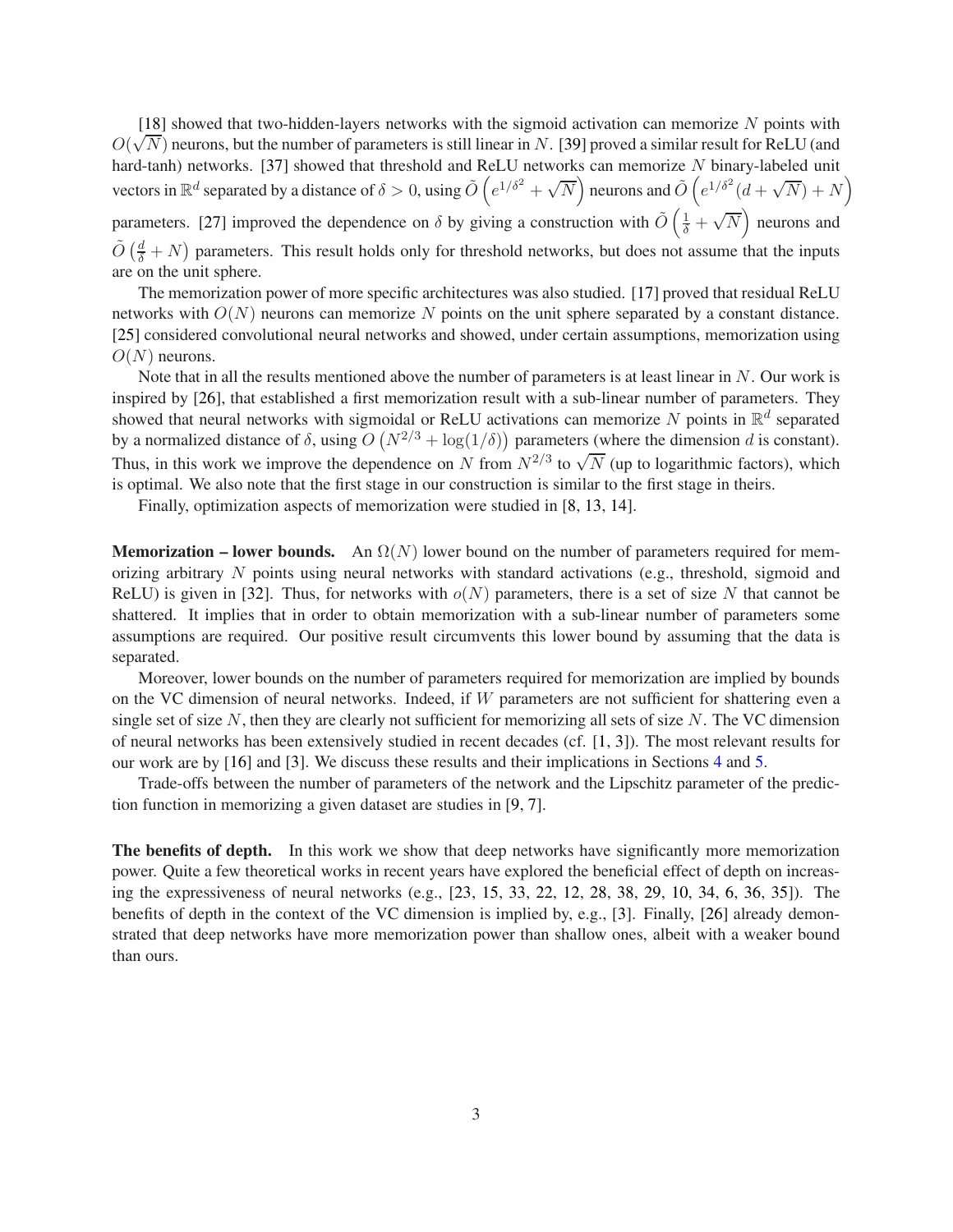# 2 Preliminaries

#### **Notations**

For  $n \in \mathbb{N}$  and  $i \leq j$  we denote by  $\text{BIN}_{i:j}(n)$  the string of bits in places i until j inclusive, in the binary representation of n and treat is as an integer (in binary basis). For example,  $\text{BIN}_{1:3}(32) = 4$ . We denote by LEN(n) the number of bits in its binary representation. We denote  $BIN_i(n) := BIN_{i:i}(n)$ . For a function f and  $i \in \mathbb{N}$  we denote by  $f^{(i)}$  the composition of f with itself i times. We denote vectors in bold face. We use the  $O(N)$  notation to hide logarithmic factors, and use  $O(N)$  to hide constant factors. For  $n \in \mathbb{N}$  we denote  $[n] := \{1, \ldots, n\}$ . We say that a hypothesis class H *shatters* the points  $x_1, \ldots, x_N \in \mathcal{X}$  if for every  $y_1, \ldots, y_N \in \{\pm 1\}$  there is  $h \in \mathcal{H}$  s.t.  $h(\mathbf{x}_i) = y_i$  for every  $i = 1, \ldots, N$ .

#### Neural Networks

We denote by  $\sigma(z) := \max\{0, z\}$  the ReLU function. In this paper we only consider neural networks with the ReLU activation.

Let  $d \in \mathbb{N}$  be the data input dimension. We define a *neural network* of depth L as  $\mathcal{N} : \mathbb{R}^d \to \mathbb{R}$  where  $\mathcal{N}(\mathbf{x})$  is computed recursively by

• 
$$
\mathbf{h}^{(1)} = \sigma (W^{(1)}\mathbf{x} + \mathbf{b}^{(1)})
$$
 for  $W^{(1)} \in \mathbb{R}^{m_1 \times d}$ ,  $\mathbf{b}^{(1)} \in \mathbb{R}^{m_1}$   
\n•  $\mathbf{h}^{(i)} = \sigma (W^{(i)}\mathbf{h}^{(i-1)} + \mathbf{b}^{(i)})$  for  $W^{(i)} \in \mathbb{R}^{m_i \times m_{i-1}}$ ,  $\mathbf{b}^{(i)} \in \mathbb{R}^{m_i}$  for  $i = 2, ..., L - 1$   
\n•  $\mathcal{N}(\mathbf{x}) = \mathbf{h}^{(L)} = W^{(L)}\mathbf{h}^{(L-1)} + \mathbf{b}^{(L)}$  for  $W^{(L)} \in \mathbb{R}^{1 \times m_{L-1}}$ ,  $\mathbf{b}^{(L)} \in \mathbb{R}^{1}$ 

The *width* of the network is  $\max\{m_1, \ldots, m_{L-1}\}$ . We define the *number of parameters* of the network as the number of weights of  $N$  which are non-zero. It corresponds to the number of edges when we view the neural network as a directed acyclic graph. We note that this definition is standard in the literature on VC dimension bounds for neural networks (cf. [\[3\]](#page-9-10)).

#### Bit Complexity

We refer to the *bit complexity of a weight* as the number of bits required to represent the weight. Throughout the paper we use only weights which have a finite bit complexity. Specifically, for  $n \in \mathbb{N}$ , its bit complexity is  $\lceil \log n \rceil$ . The *bit complexity of the network* is the maximal bit complexity of its weights.

#### Input Data Samples

In this work we assume that we are given N labeled data samples  $(\mathbf{x}_1, y_1), \dots, (\mathbf{x}_N, y_N) \in \mathbb{R}^d \times [C]$ , and our goal is to construct a network  $F : \mathbb{R}^d \to \mathbb{R}$  such that  $F(\mathbf{x}_i) = y_i$  for every  $i \in [N]$ . We will assume that there is a separation parameter  $\delta > 0$  such that for every  $i \neq j$  we have  $\|\mathbf{x}_i - \mathbf{x}_j\| \geq \delta$ . We will also assume that the data samples have a bounded norm, i.e. there is  $r > 0$  such that  $\|\mathbf{x}_i\| \leq r$  for every  $i \in [N]$ . We note that in [\[32\]](#page-10-8) it is shown that sets of size N cannot be memorized using neural networks with standard activations (including ReLU) unless there are  $\Omega(N)$  parameters. Hence, to show a memorization result with  $o(N)$  parameters we *must* have some assumption on the data samples.

Note that any neural network that does not ignore input neurons must have at least  $d$  parameters. Existing memorization results (e.g., [\[26](#page-10-4)]) assume that d is constant. As we discuss in Remark [3.2,](#page-4-1) in our work we assume that d is at most  $O(\sqrt{N})$ .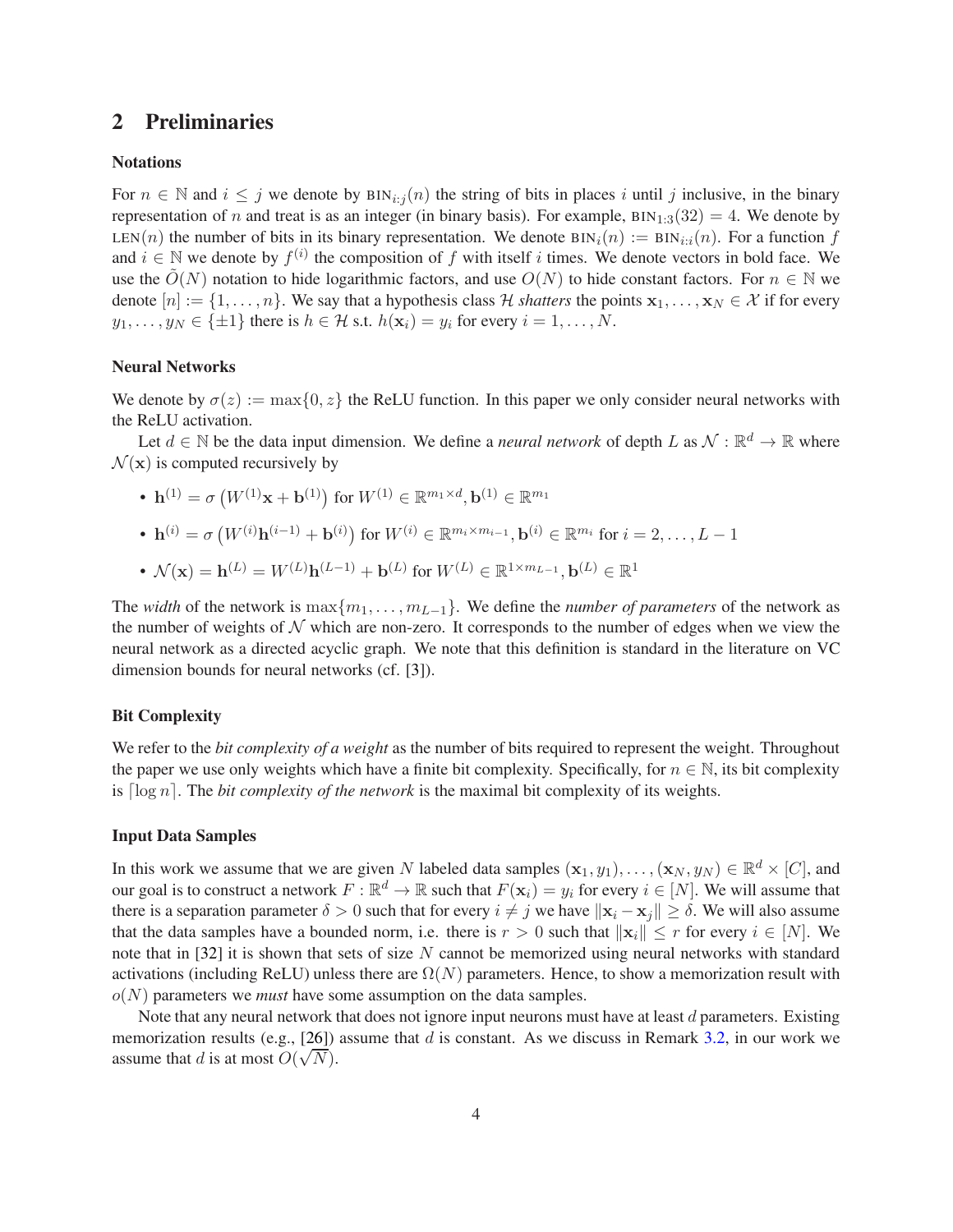# <span id="page-4-3"></span>3 Memorization Using  $\tilde{O}(\sqrt{N})$  parameters

In this section we prove that given a finite set of N labeled data points, there is a network with  $\tilde{O}(\sqrt{N})$ parameters which memorizes them. Formally, we have the following:

<span id="page-4-2"></span>**Theorem 3.1.** Let  $N, d, C \in \mathbb{N}$ , and  $r, \delta > 0$ , and let  $(\mathbf{x}_1, y_1), \ldots, (\mathbf{x}_N, y_N) \in \mathbb{R}^d \times [C]$  be a set of N *labeled samples with*  $\|\mathbf{x}_i\| \le r$  *for every i and*  $\|\mathbf{x}_i - \mathbf{x}_j\| \ge \delta$  *for every*  $i \ne j$ . Denote  $R := 10rN^2\delta^{-1}\sqrt{\pi d}$ . Then, there exists a neural network  $F : \mathbb{R}^d \to \mathbb{R}$  with width 12 and depth

$$
O\left(\sqrt{N\log(N)} + \sqrt{\frac{N}{\log(N)}} \cdot \max\left\{\log(R), \log(C)\right\}\right),\,
$$

*such that*  $F(\mathbf{x}_i) = y_i$  *for every*  $i \in [N]$ *.* 

From the above theorem, we get that the total number of parameters is  $\tilde{O}$   $(d + \sqrt{N})$ . For  $d = O(\sqrt{N})$ (see Remark [3.2](#page-4-1) below) we get the lower bound presented in Thm. [1.1.](#page-1-0) Note that except for the number of data points N and the dimension d, the number of parameters of the network depends only logarithmically on all the other parameters of the problem (namely, on  $C, r, \delta^{-1}$ ). We also note that the construction can be improved by some constant factors, but we preferred simplicity over minor improvements. Specifically, we hypothesize that it is possible to give a construction using width 3 (instead of 12) similar to the result in [\[26](#page-10-4)]. To simplify the terms in the theorem, we assume that  $r > 1$ , otherwise (i.e., if all data points have a norm smaller than 1) we just fix  $r := 1$  and get the same result. In the same manner, we assume that  $\delta \leq 1$ , otherwise we just fix  $\delta := 1$ .

<span id="page-4-1"></span>Remark 3.2 (Dependence on d). *Note that any neural network that does not ignore input neurons must have at least* d *parameters. In our construction the first layer consists of a single neuron (i.e width 1), which means that the number of parameters in the first layer is*  $d+1$ *. Hence, this dependence on d is* unavoidable. *Previous works (e.g., [\[26](#page-10-4)]) assumed that d is constant. In our work, to achieve the bound of*  $\tilde{O}(\sqrt{N})$ 

parameters we can assume that either  $d$  is constant or it may depend on  $N$  with  $d = O\left(\sqrt{N}\right)$ .

<span id="page-4-0"></span>Remark 3.3 (From classification to regression). *Although the theorem considers multi-class classification, it is possible to use the method suggested in [\[26](#page-10-4)] to extend the result to regression. Namely, if the output is in some bounded interval, then we can partition it into smaller intervals of length*  $\epsilon$  *each. We define a set of output classes* C with  $O\left(\frac{1}{\epsilon}\right)$  $\frac{1}{\epsilon}$ ) classes, such that each class corresponds to an interval. Now, we can use *Thm.* [3.1](#page-4-2) to get an  $\epsilon$  approximation of the output, while the number of parameters is linear in  $\log(\frac{1}{\epsilon})$  $(\frac{1}{\epsilon}).$ 

#### 3.1 Proof Intuition

Below we describe the main ideas of the proof. The full proof can be found in Appendix [A.](#page-11-8) The proof is divided into three stages, where at each stage we construct a network  $F_i$  for  $i \in \{1, 2, 3\}$ , and the final network is  $F = F_3 \circ F_2 \circ F_1$ . Each subnetwork  $F_i$  has width  $O(1)$ , but the depth varies for each such subnetwork.

**Stage I:** We project the data points from  $\mathbb{R}^d$  to  $\mathbb{R}$ . This stage is similar to the one used in the proof of the main result from [\[26](#page-10-4)]. We use a network with 2 layers for the projection. With the correct scaling, the output of this network on  $x_1, \ldots, x_N \in \mathbb{R}^d$  are points  $x_1, \ldots, x_N \in \mathbb{R}$  with  $|x_i - x_j| \ge 2$  for  $i \ne j$ , and  $|x_i| \leq R$  for every *i* where  $R = O(N^2 dr \delta^{-1}).$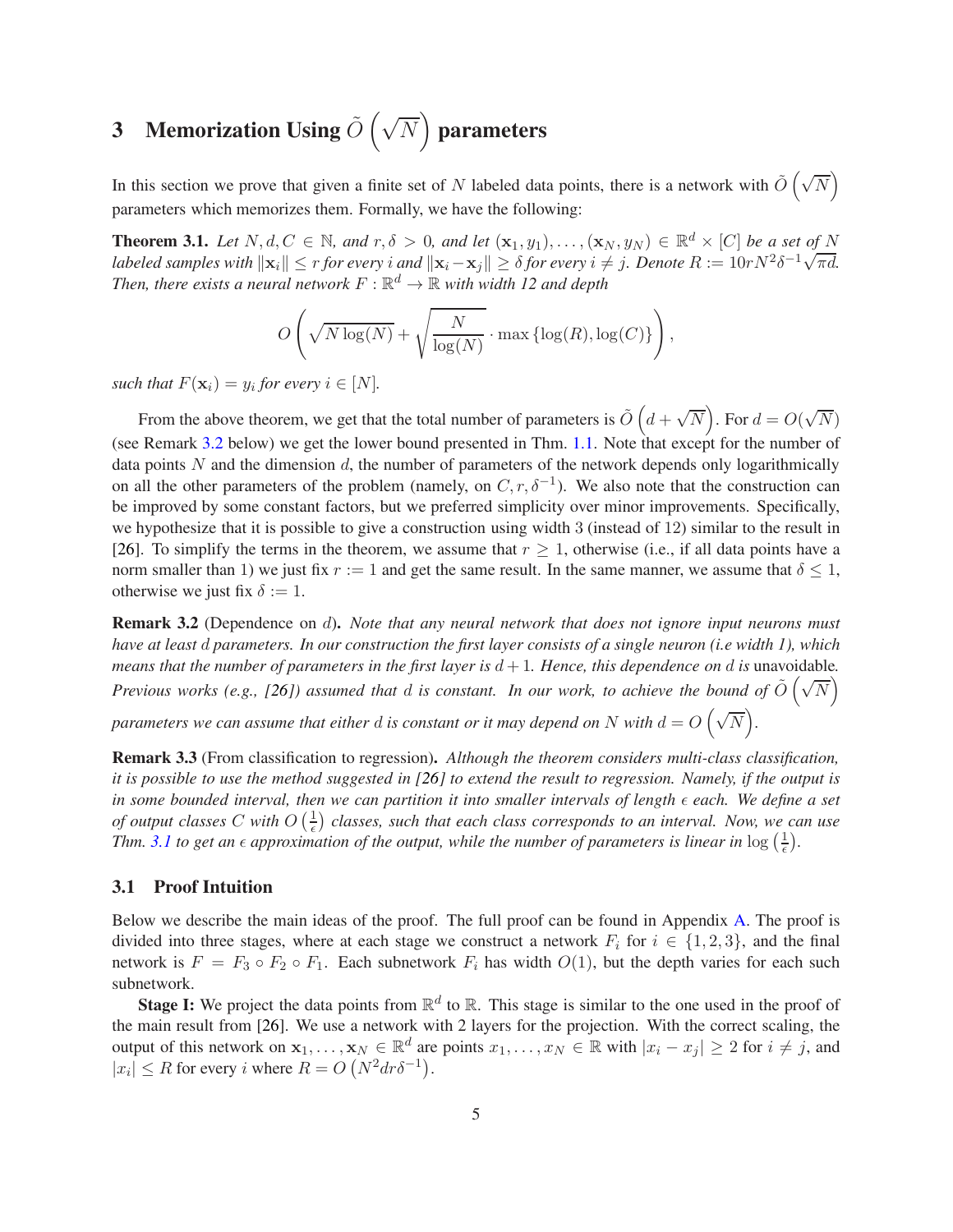**Stage II:** Following the previous stage, our goal is now to memorize  $(x_1, y_1), \ldots, (x_N, y_n) \in \mathbb{R} \times [C]$ , where the  $x_i$ 's are separated by a distance of at least 2. We can also reorder the indices to assume w.l.o.g that  $x_1 < x_2 < \cdots < x_N$ . We split the data points into  $\sqrt{N \log(N)}$  intervals, each containing  $\sqrt{\frac{N}{\log(N)}}$ data points. We also construct crafted integers  $w_1 \dots, w_{\sqrt{N \log(N)}}$  and  $u_1, \dots, u_{\sqrt{N \log(N)}}$  in the following way: Note that by the previous stage, if we round  $x_i$  to  $\lfloor x_i \rfloor$ , it can be represented using  $\log(R)$  bits. Also, each  $y_i$  can be represented by at most  $log(C)$  bits. Suppose that  $x_i$  is the k-th data point in the j-th interval (where  $j \in \left[\sqrt{N \log(N)}\right]$  and  $k \in \left\{0, \ldots, \sqrt{\frac{N}{\log(N)}} - 1\right\}$ ), then we define  $u_j, w_j$  such that

$$
BIN_{k\cdot \log(R) + 1:(k+1)\cdot \log(R)}(u_j) = \lfloor x_i \rfloor
$$
  

$$
BIN_{k\cdot \log(C) + 1:(k+1)\cdot \log(C)}(w_j) = y_i.
$$

That is, for each interval j, the number  $u_j$  has  $\log(R)$  bits which represent the integral value of the k-th data point in this interval. In the same manner,  $w_j$  has  $log(C)$  bits which represent the label of the k-th data point in this interval. This is true for all the k data points in the j-th interval, hence  $w_j$  and  $u_j$  are represented with  $\log(R) \cdot \sqrt{\frac{N}{log(N)}}$  and  $\log(C) \cdot \sqrt{\frac{N}{log(N)}}$  bits respectively.

We construct a network  $F_2 : \mathbb{R} \to \mathbb{R}^3$  such that  $F_2(x_i) =$  $\sqrt{ }$  $\overline{1}$  $x_i$  $w_{j_i}$  $u_{j_i}$  $\setminus$ for each  $x_i$ , where the *i*-th data point

is in the  $j_i$ -th interval.

Stage III: In this stage we construct a network which uses a bit extraction technique adapting Telgarsky's triangle function [\[33\]](#page-11-0) to extract the relevant information out of the crafted integers from the previous stage. In more details, given the input  $\sqrt{ }$  $\boldsymbol{x}$  $\omega$  $\setminus$ , we sequentially extract from u the bits in places  $k \cdot \log(R) + 1$  until

 $\overline{1}$ u  $(k+1) \cdot \log(R)$  for  $k \in \left\{0, 1, \ldots, \sqrt{\frac{N}{\log(N)}} - 1\right\}$ , and check whether x is at distance at most 1 from the integer represented by those bits. If it is, then we extract the bits in places  $k \cdot \log(C) + 1$  until  $(k + 1) \cdot \log(C)$ from w, and output the integer represented by those bits. By the previous stage, for each  $x_i$  we know that u includes the encoding of  $[x_i]$ , and since  $|x_i - x_j| \ge 2$  for every  $j \ne i$  (by the first stage), there is exactly one such  $x_i$ . Hence, the output of this network is the correct label for each  $x_i$ .

The construction is inspired by the works of [\[3](#page-9-10), [26](#page-10-4)]. Specifically, the first stage uses similar results from [\[26](#page-10-4)] on projection onto a 1-dimensional space. The main difference from previous constructions is in stages II and III where in our construction we encode the input data points in the weights of the network. This allows us to reduce the required number of parameters for memorization of any dataset.

# <span id="page-5-0"></span>4 On the Optimal Number of Parameters

In Sec. [3](#page-4-3) we showed that a network with width  $O(1)$  and depth  $\tilde{O}(\sqrt{N})$  can perfectly memorize N data points, hence only  $\tilde{O}(\sqrt{N})$  parameters are required for memorization. In this section, we compare our results with the known lower bounds.

First, note that our problem contains additional parameters besides N. Namely,  $d, C, r$  and  $\delta$ . As we discussed in Remark [3.2,](#page-4-1) we assume that d is either constant or depends on N with  $d = O(\sqrt{N})$ . In this comparison we also assume that r and  $\delta^{-1}$  are either constants or depend polynomially on N. We note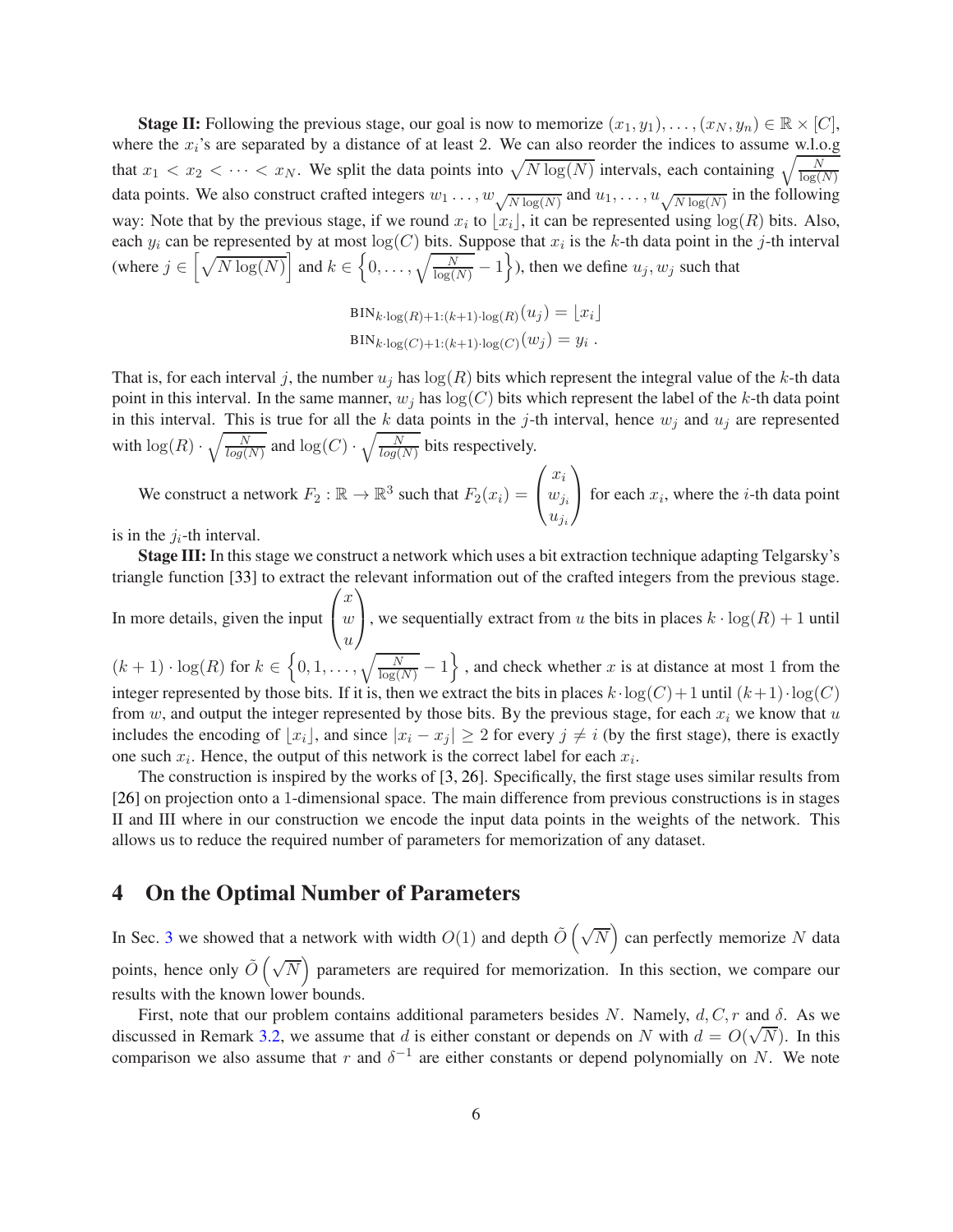that for a constant d, either r or  $\delta^{-1}$  must depend on N. For example, assume  $d = 1$  and  $r = 1/2$ , then to have N point in  $\mathbb{R}^d$  with norm at most r and distance at least  $\delta$  from one another we must have that  $\delta^{-1} \geq N - 1$ . Hence, we can bound  $R \leq \text{poly}(N)$  (where R is defined in Thm. [3.1\)](#page-4-2), which implies  $log(R) = O(log(N))$ . Moreover, we assume that  $C \leq poly(N)$ , because it is reasonable to expect that the number of output classes is not larger than the number of data points. Hence, also  $log(C) = O(log(N))$ . In regression tasks, as discussed in Remark [3.3,](#page-4-0) we can choose C to consist of  $\left[\frac{1}{6}\right]$  $\frac{1}{\epsilon}$  classes where  $\epsilon$  is either a constant or depends at most polynomially on the other parameters.

Using that  $R, C \leq poly(N)$ , and tracing back the bounds given in Thm. [3.1,](#page-4-2) we get that the number of parameters of the network is  $O\left(\sqrt{N\log(N)}\right)$ . Note that here the  $O(\cdot)$  notation only hides constant factors, which can also be exactly calculated using Thm. [3.1.](#page-4-2)

By [\[16\]](#page-10-11), the VC dimension of the class of ReLU networks with W parameters is  $O(W^2)$ . Thus, the maximal number of points that can be shattered is  $O(W^2)$ . Hence, if we can shatter N points then  $W =$  $\Omega(\sqrt{N})$ . In particular, it gives a  $\Omega(\sqrt{N})$  lower bound for the number of parameters required to memorize N inputs. Thus, the gap between our upper bound and the above lower bound is only  $O\left(\sqrt{\log(N)}\right)$ , which is sub-logarithmic.

Moreover, it implies that the number of parameters required to shatter one size- $N$  set is roughly equal (up to a sub-logarithmic factor) to the number of parameters required to memorize all size-N sets (that satisfy some mild assumptions). Thus, perhaps surprisingly, the task of memorizing all size- $N$  sets is not significantly harder than shattering a single size- $N$  set.

If we further assume that  $C$  depends on  $N$ , i.e., the number of classes depends on the number of samples (or in regression tasks, as we discussed in Remark [3.3,](#page-4-0) the accuracy depends on the number of samples), then we can show that our bound is tight up to *constant* terms. Thus, in this case the  $\sqrt{\log(N)}$  factor is unavoidable. Formally, we have the following lemma:

**Lemma 4.1.** Let  $C, N \in \mathbb{N}$ , and assume that  $C = N^{\epsilon}$  for some constant  $\epsilon > 0$ . If we can express *all the functions of the form g* :  $[N] \rightarrow [C]$  *using neural networks with* W *parameters, then* W =  $\Omega\left(\sqrt{N\log(N)}\right)$ .

*Proof.* Let F be the class of all the functions  $f : [N] \times [\epsilon \log(N)] \rightarrow \{0, 1\}$ . The VC-dimension bound from [\[16](#page-10-11)] implies that expressing all the functions from  $\mathcal F$  with neural networks requires  $W = \Omega\left(\sqrt{N\log(N)}\right)$ parameters, since it is equivalent to shattering a set of size  $\epsilon N \log(N)$ . Assume that we can express all the functions of the form  $g: [N] \to [C]$  using networks with W' parameters. Given some function  $f \in \mathcal{F}$  we can express it with a neural network as follows: define a function  $g: [N] \to [C]$  such that for every  $n \in [N]$ and  $i \in [\epsilon \log(N)]$ , the i-th bit of  $g(n)$  is  $f(n, i)$ . We construct a neural network for f, such that for an input  $(n, i)$  it computes  $g(n)$  (using W' parameters) and outputs its i-th bit. The extraction of the i-th bit can be implemented using the bit extraction technique from the proof of Thm. [3.1.](#page-4-2) Overall, this network requires  $O(W' + \log(N))$  parameters, and in this manner we can express all the functions in F. This shows that  $W = O(W' + \log(N))$ , but since we also have  $W = \Omega\left(\sqrt{N \log(N)}\right)$  then  $W' = \Omega\left(\sqrt{N \log(N)}\right)$ .  $\Box$ 

# <span id="page-6-0"></span>5 Limiting the Depth

In this section we generalize Thm. [3.1](#page-4-2) to the case of having a bounded depth. We will then compare our upper bound on memorization to the VC-dimension bound from [\[3\]](#page-9-10). We have the following: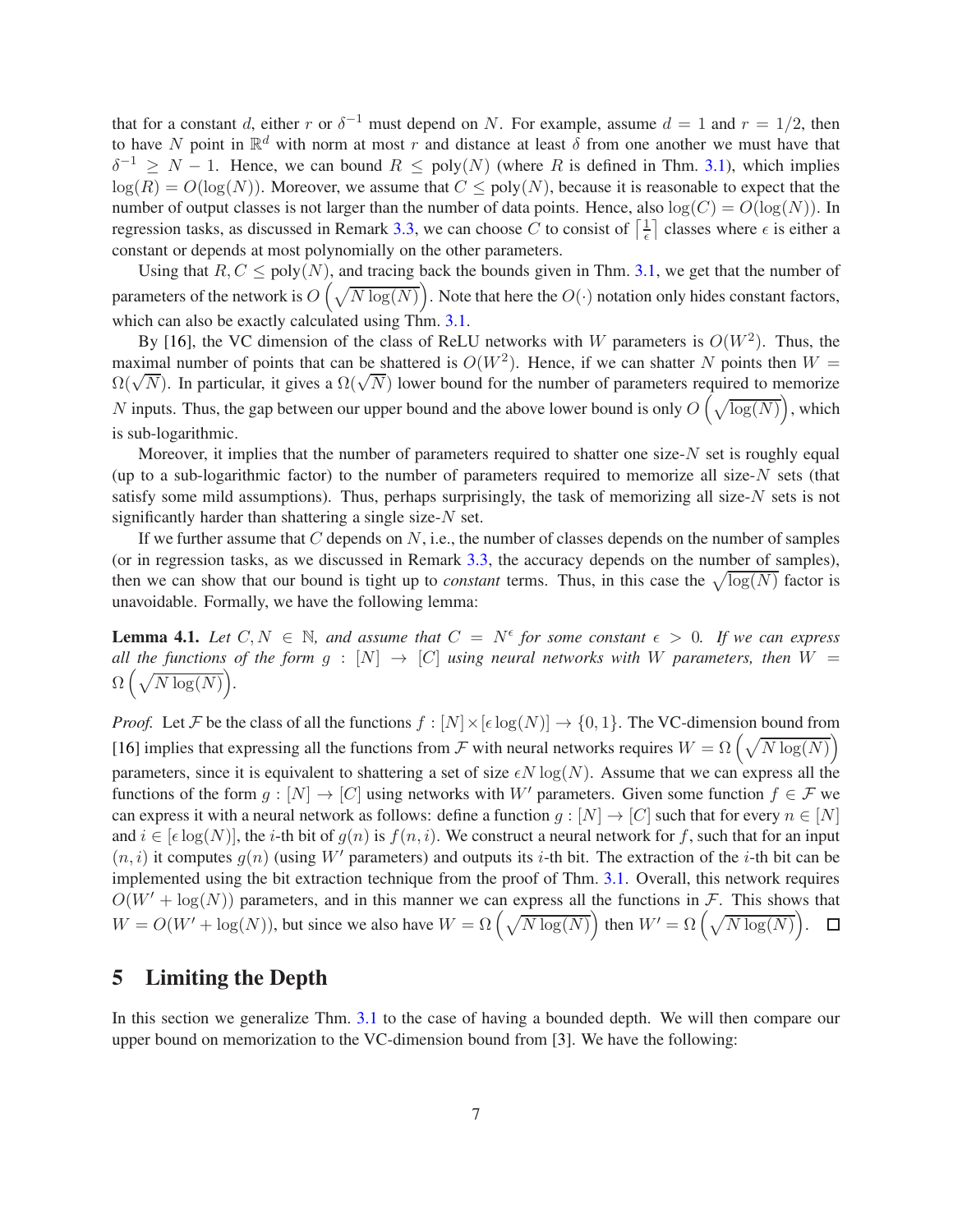<span id="page-7-0"></span>**Theorem 5.1.** Assume the same setting as in Thm. [3.1,](#page-4-2) and denote  $R := dNCr\delta^{-1}$ . Let  $L \in [\sqrt{N}]$ . Then, there exists a network  $F : \mathbb{R}^d \to \mathbb{R}$  with width  $O\left(\frac{N}{L^2}\right)$  depth  $O\left(\frac{N}{L^2}\right)$  $\frac{L}{\sqrt{\log L}}$  $\frac{L}{\log(L)} \cdot \log(R)$  and a total of  $O\left(\frac{N}{I}\right)$  $\frac{N}{L\sqrt{\log(L)}} \cdot \log(R) + d$  parameters such that  $F(\mathbf{x}_i) = y_i$  for every  $i \in [N]$ .

The full proof can be found in Appendix [B.](#page-18-0) Note that for  $L = \sqrt{N}$  we get a similar bound to Thm. [3.1.](#page-4-2) In the proof we partition the dataset into  $\frac{N}{L^2}$  subsets, each containing  $L^2$  data points. We then use Thm. [3.1](#page-4-2) on each such subset to construct a subnetwork of depth  $O(L \cdot \log(R))$  and width  $O(1)$  to memorize the data points in the subset. We construct these subnetworks such that their output on each data point outside of their corresponding subset is zero. Finally we stack these subnetworks to construct a wide network, whose output is the sum of the outputs of the subnetworks.

By [\[3\]](#page-9-10), the VC dimension of the class of ReLU networks with W parameters and depth L is  $O(WL \log(W))$ . It implies that if we can shatter N points with networks of depth L, then  $W = \Omega\left(\frac{N}{L \log n}\right)$  $\frac{N}{L \log(N)}$ . As in Sec. [4,](#page-5-0) assume that d is either constant or at most  $O(\sqrt{N})$ , and that  $r, \delta^{-1}$  and C are bounded by some poly(N). Thm. [5.1](#page-7-0) implies that we can *memorize* any N points (under the mild separability assumption) using networks of depth L and  $W = \tilde{O}(\frac{N}{L})$  parameters. Therefore, the gap between our upper bound and the above lower bound is logarithmic. It also implies that, up to logarithmic factors, the task of memorizing any set of N points using depth-L neural networks is not more difficult than shattering a single set of N points with depth-L networks.

# <span id="page-7-2"></span>6 Bit Complexity - Lower and Upper Bounds

In the proof of Thm. [3.1](#page-4-2) the bit complexity of the network is roughly  $\sqrt{N \log(N)}$  (See Thm. [A.1](#page-11-9) in the appendix). On one hand, having such large bit complexity allows us to "store" and "extract" information from the weights of the network using bit extraction techniques. This enable us to memorize  $N$  data points using significantly less than  $N$  parameters. On the other hand, having large bit complexity makes the network difficult to implement on finite precision machines.

In this section we argue that having large bit complexity is *necessary* and *sufficient* if we want to construct a network that memorizes  $N$  data points with less than  $N$  parameters. We show both upper and lower bounds on the required bit complexity, and prove that, up to logarithmic factors, our construction is optimal w.r.t. the bit complexity.

First, we show a simple upper bound on the VC dimension of neural networks with bounded bit complexity:

<span id="page-7-1"></span>Theorem 6.1. *Let* H *be the hypothesis class of ReLU neural networks with* W *parameters, where each parameter is represented by* B *bits. Then, the VC dimension of* H *is*  $O(WB + W \log(W))$ .

*Proof.* We claim that H is a finite hypothesis class with at most  $2^{O(W B + W \log(W))}$  different functions. Let f be a neural network in H, and suppose that it has at most W parameters and  $U \leq W$  neurons. Then, each weight of f can be represented by at most  $B + 2\log(U)$  bits, namely,  $2\log(U)$  bits for the indices of the input and output neurons of the edge, and  $B$  bits for the weight magnitude. Hence,  $f$  is represented by at most  $O(W(B + \log(U)))$  bits. Since  $U \leq W$  we get that every function in H can be represented by at most  $O(W(B + \log(W)))$  bits, which gives the bound on the size of H. An upper bound on the VC dimension of finite classes is the log of their size (cf. [\[31](#page-10-10)]), and hence the VC dimension of  $\mathcal{H}$  is  $O(WB + W \log(W))$ .  $O(W B + W \log(W)).$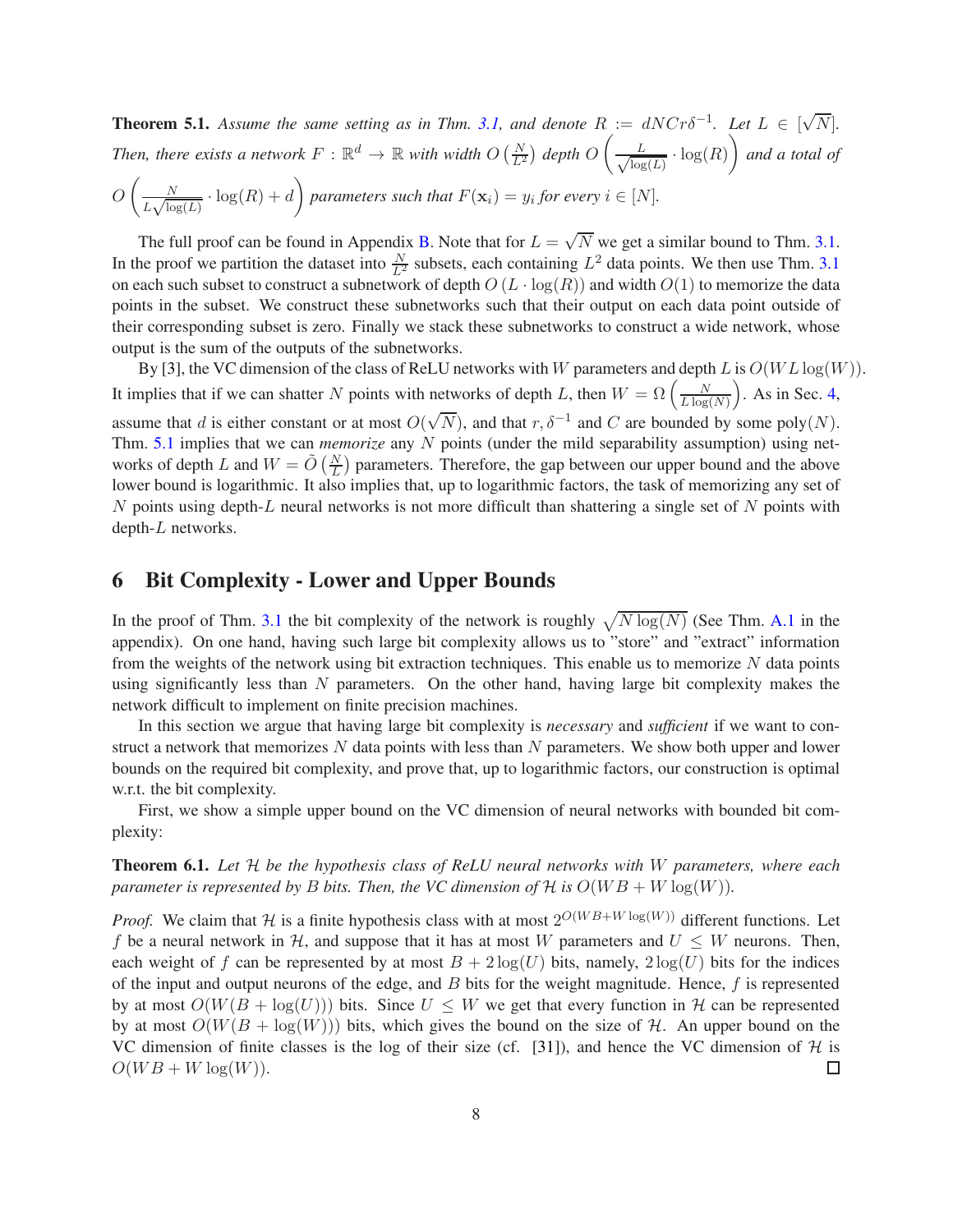This lemma can be interpreted in the following way: Assume that we want to shatter a single set of N points, and we use ReLU neural networks with  $N^{1-\epsilon}$  parameters for some  $\epsilon \in [0, \frac{1}{2}]$  $\frac{1}{2}$ . Then, the bit complexity of each weight in the network must be at least  $\Omega(N^{\epsilon})$ . Thus, to shatter N points with less than N parameters, we must have a neural network with bit complexity that depends on N. Also, for  $\epsilon = \frac{1}{2}$  $\frac{1}{2}$ , our construction in Thm. [3.1](#page-4-2) (which memorizes any set of  $N$  points) is optimal, up to logarithmic terms, since having bit complexity of  $\Omega(\sqrt{N})$  is unavoidable. We emphasize that existing works that show non-trivial VC bounds also use large bit complexity (e.g. [\[2,](#page-9-9) [3\]](#page-9-10)).

We now show an upper bound on the number of parameters of a network for memorizing  $N$  data points, assuming that the bit complexity of the network is bounded:

<span id="page-8-0"></span>**Theorem 6.2.** Assume the same setting as in Thm. [3.1,](#page-4-2) and denote  $R := dNCr\delta^{-1}$ . Let  $B \in [\sqrt{N}]$ . Then, there exists a network  $F: \mathbb{R}^d \rightarrow \mathbb{R}$  with bit complexity  $O\left( \frac{1}{\sqrt{2\pi}} \right)$  $\frac{B}{\sqrt{\log{B}}}$  $\frac{B}{\log(B)} \cdot \log(R)$ , depth  $O\left(\frac{N\sqrt{\log(B)}}{B}\right)$  $\frac{\overline{\log(B)}}{B} \cdot \log(R)$ *and width*  $O(1)$  *such that*  $F(\mathbf{x}_i) = y_i$  *for every*  $i \in [N]$ *.* 

The full proof can be found in Appendix [C.](#page-18-1) The proof idea is to partition the dataset into  $\frac{N}{B^2}$  subsets, each containing  $B^2$  data points. For each such subset we construct a subnetwork using Thm. [3.1](#page-4-2) to memorize the points in this subset. We concatenate all these subnetwork to create one deep network, such that the output of each subnetwork is added to the output of the previous one. Using a specific projection from Lemma [A.2](#page-11-10) in the appendix, this enables each subnetwork to output 0 for each data point which is not in the corresponding subset. We get that the concatenated network successfully memorizes the  $N$  given data points.

Assume, as in the previous sections, that  $r, \delta^{-1}$  and C are bounded by some poly $(N)$  and d is bounded by  $O(\sqrt{N})$ . Thm. [6.2](#page-8-0) implies that we can memorize any N points (under mild assumptions), using networks with bit complexity B and  $\tilde{O}(\frac{N}{B})$  parameters. More specifically, we can memorize N points using networks with bit complexity  $\tilde{O}(N^{\epsilon})$  and  $\tilde{O}(N^{1-\epsilon})$  parameters, for  $\epsilon \in [0, \frac{1}{2})$  $\frac{1}{2}$ . Up to logarithmic factors in N, this matches the bound implied by Thm. [6.1.](#page-7-1)

## 7 Conclusions

In this work we showed that memorization of  $N$  separated points can be done using a feedforward ReLU neural network with  $\tilde{O}(\sqrt{N})$  parameters. We also showed that this construction is optimal up to logarithmic terms. This result is generalized for the cases of having a bounded depth network, and a network with bounded bit complexity. In both cases, our constructions are optimal up to logarithmic terms.

An interesting future direction is to understand the connection between our results and the optimization process of neural networks. In more details, it would be interesting to study whether training neural networks with standard algorithms (e.g. GD or SGD) can converge to a solution which memorizes  $N$  data samples while the network have significantly less than  $N$  parameters.

Another future direction is to study the connection between the bounds from this paper and the generalization capacity of neural networks. The double descent phenomenon [\[5](#page-9-8)] suggests that after a network crosses the "interpolation threshold", it is able to generalize well. Our results suggest that this threshold may be much smaller than  $N$  for a dataset with  $N$  samples, and it would be interesting to study if this is true also in practice.

Finally, it would be interesting to understand whether the logarithmic terms on our upper bounds are indeed necessary for the construction, or these are artifacts of our proof techniques. If these logarithmic terms are not necessary, then it will show that for neural network, the tasks of shattering a single set of N points, and memorizing any set of N points are exactly as difficult (maybe up to constant factors).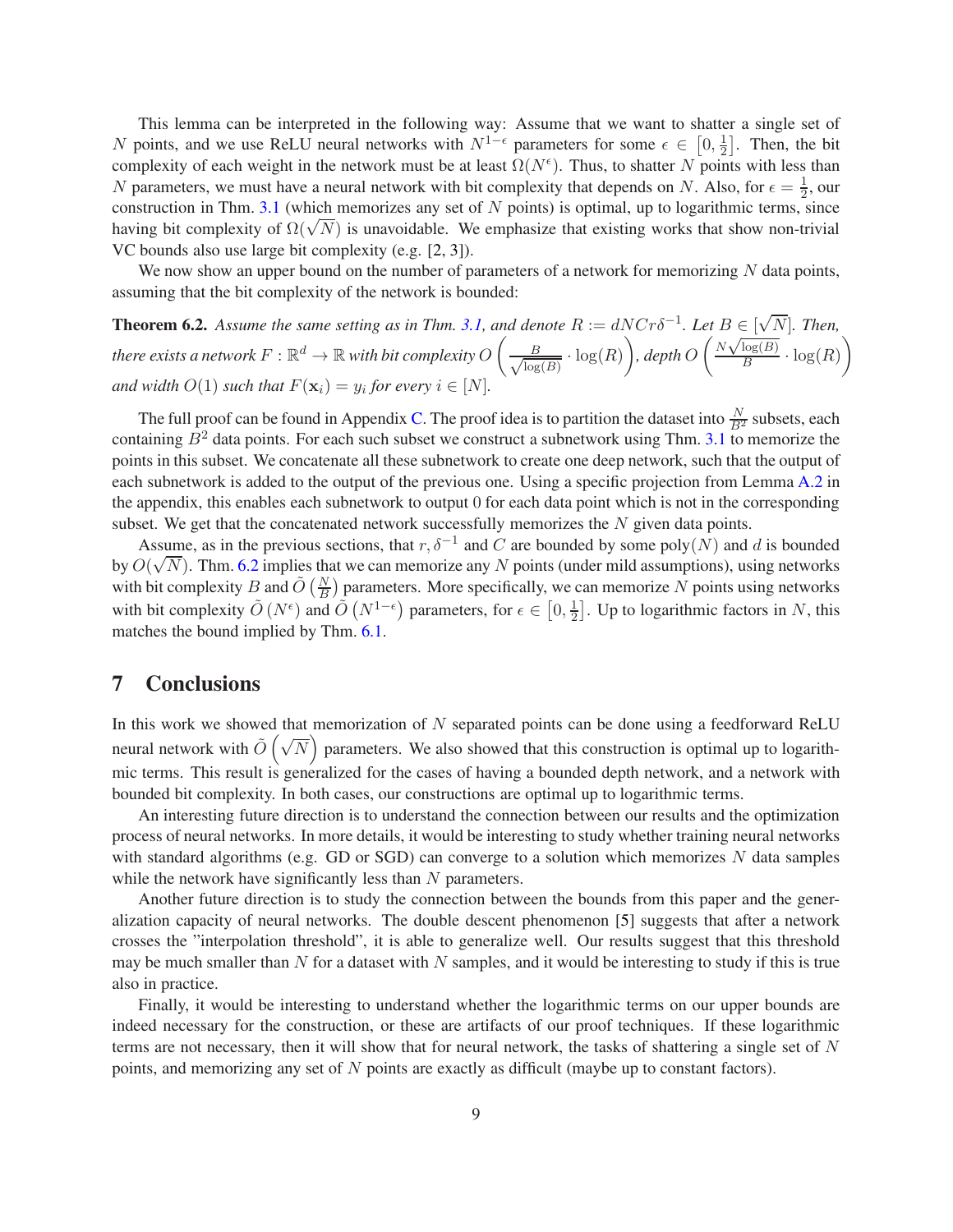### Acknowledgements

This research is supported in part by European Research Council (ERC) grant 754705.

# References

- <span id="page-9-11"></span>[1] M. Anthony and P. L. Bartlett. *Neural network learning: Theoretical foundations*. cambridge university press, 2009.
- <span id="page-9-9"></span>[2] P. L. Bartlett, V. Maiorov, and R. Meir. Almost linear vc-dimension bounds for piecewise polynomial networks. *Neural computation*, 10(8):2159–2173, 1998.
- <span id="page-9-10"></span>[3] P. L. Bartlett, N. Harvey, C. Liaw, and A. Mehrabian. Nearly-tight vc-dimension and pseudodimension bounds for piecewise linear neural networks. *The Journal of Machine Learning Research*, 20(1):2285– 2301, 2019.
- <span id="page-9-4"></span>[4] E. B. Baum. On the capabilities of multilayer perceptrons. *Journal of complexity*, 4(3):193–215, 1988.
- <span id="page-9-8"></span>[5] M. Belkin, D. Hsu, S. Ma, and S. Mandal. Reconciling modern machine-learning practice and the classical bias–variance trade-off. *Proceedings of the National Academy of Sciences*, 116(32):15849– 15854, 2019.
- <span id="page-9-14"></span>[6] G. Bresler and D. Nagaraj. Sharp representation theorems for relu networks with precise dependence on depth. *arXiv preprint arXiv:2006.04048*, 2020.
- <span id="page-9-13"></span>[7] S. Bubeck and M. Sellke. A universal law of robustness via isoperimetry. *arXiv preprint arXiv:2105.12806*, 2021.
- <span id="page-9-7"></span>[8] S. Bubeck, R. Eldan, Y. T. Lee, and D. Mikulincer. Network size and weights size for memorization with two-layers neural networks. *arXiv preprint arXiv:2006.02855*, 2020.
- <span id="page-9-12"></span>[9] S. Bubeck, Y. Li, and D. M. Nagaraj. A law of robustness for two-layers neural networks. In *Conference on Learning Theory*, pages 804–820. PMLR, 2021.
- <span id="page-9-3"></span>[10] V. Chatziafratis, S. G. Nagarajan, I. Panageas, and X. Wang. Depth-width trade-offs for relu networks via sharkovsky's theorem. *arXiv preprint arXiv:1912.04378*, 2019.
- <span id="page-9-0"></span>[11] G. Cybenko. Approximation by superpositions of a sigmoidal function. *Mathematics of control, signals and systems*, 2(4):303–314, 1989.
- <span id="page-9-2"></span>[12] A. Daniely. Depth separation for neural networks. In *Conference on Learning Theory*, pages 690–696. PMLR, 2017.
- <span id="page-9-5"></span>[13] A. Daniely. Neural networks learning and memorization with (almost) no over-parameterization. *arXiv preprint arXiv:1911.09873*, 2019.
- <span id="page-9-6"></span>[14] A. Daniely. Memorizing gaussians with no over-parameterizaion via gradient decent on neural networks. *arXiv preprint arXiv:2003.12895*, 2020.
- <span id="page-9-1"></span>[15] R. Eldan and O. Shamir. The power of depth for feedforward neural networks. In *Conference on learning theory*, pages 907–940. PMLR, 2016.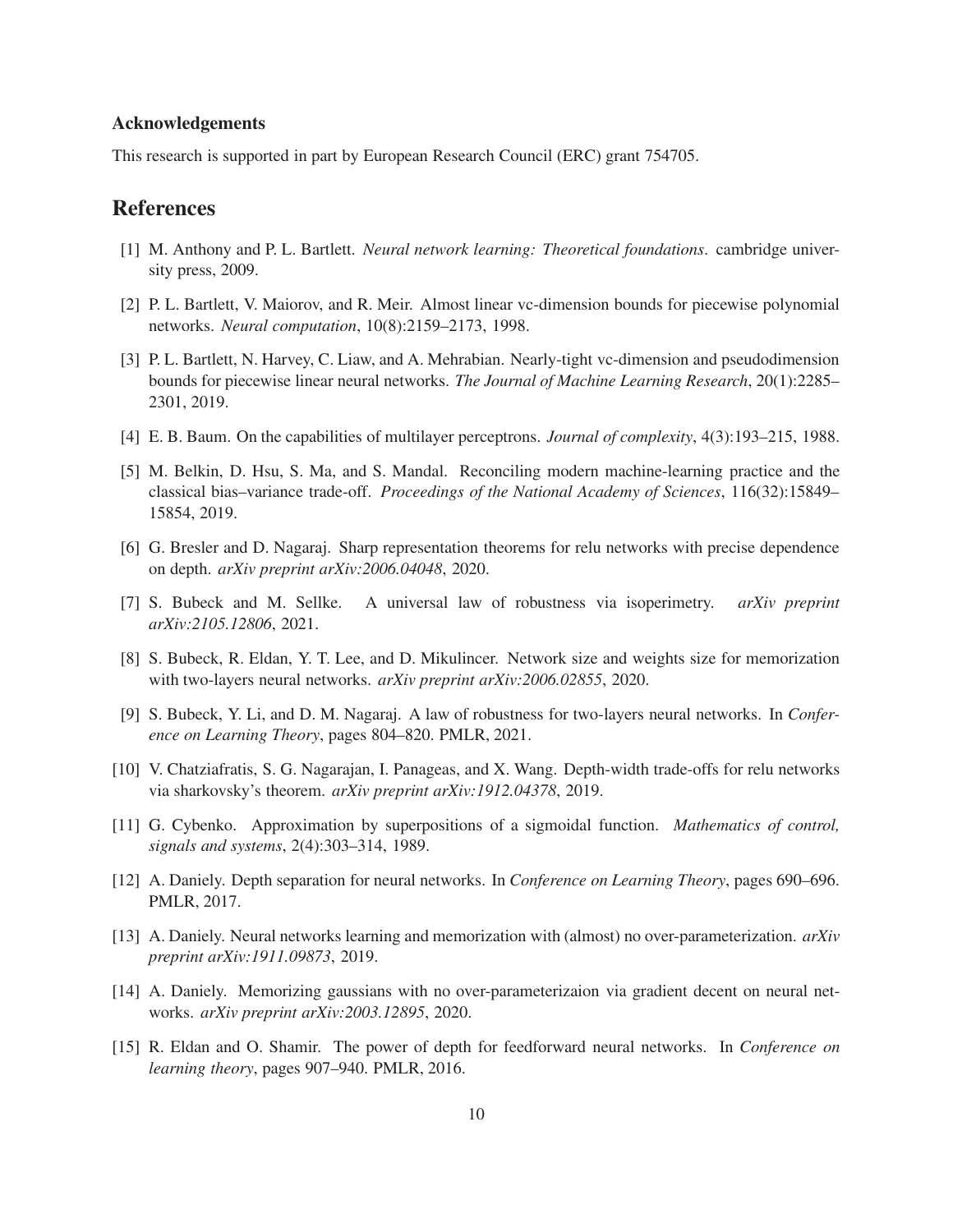- <span id="page-10-11"></span>[16] P. W. Goldberg and M. R. Jerrum. Bounding the vapnik-chervonenkis dimension of concept classes parameterized by real numbers. *Machine Learning*, 18(2-3):131–148, 1995.
- <span id="page-10-5"></span>[17] M. Hardt and T. Ma. Identity matters in deep learning. *arXiv preprint arXiv:1611.04231*, 2016.
- <span id="page-10-3"></span>[18] G.-B. Huang. Learning capability and storage capacity of two-hidden-layer feedforward networks. *IEEE transactions on neural networks*, 14(2):274–281, 2003.
- <span id="page-10-2"></span>[19] G.-B. Huang and H. A. Babri. Upper bounds on the number of hidden neurons in feedforward networks with arbitrary bounded nonlinear activation functions. *IEEE transactions on neural networks*, 9(1): 224–229, 1998.
- <span id="page-10-12"></span>[20] S.-C. Huang, Y.-F. Huang, et al. Bounds on the number of hidden neurons in multilayer perceptrons. *IEEE transactions on neural networks*, 2(1):47–55, 1991.
- <span id="page-10-0"></span>[21] M. Leshno, V. Y. Lin, A. Pinkus, and S. Schocken. Multilayer feedforward networks with a nonpolynomial activation function can approximate any function. *Neural networks*, 6(6):861–867, 1993.
- <span id="page-10-15"></span>[22] S. Liang and R. Srikant. Why deep neural networks for function approximation? *arXiv preprint arXiv:1610.04161*, 2016.
- <span id="page-10-14"></span>[23] J. Martens, A. Chattopadhya, T. Pitassi, and R. Zemel. On the representational efficiency of restricted boltzmann machines. In *Advances in Neural Information Processing Systems*, pages 2877–2885, 2013.
- <span id="page-10-9"></span>[24] P. Nakkiran, G. Kaplun, Y. Bansal, T. Yang, B. Barak, and I. Sutskever. Deep double descent: Where bigger models and more data hurt. *arXiv preprint arXiv:1912.02292*, 2019.
- <span id="page-10-6"></span>[25] Q. Nguyen and M. Hein. Optimization landscape and expressivity of deep cnns. In *International conference on machine learning*, pages 3730–3739. PMLR, 2018.
- <span id="page-10-4"></span>[26] S. Park, J. Lee, C. Yun, and J. Shin. Provable memorization via deep neural networks using sub-linear parameters. *arXiv preprint arXiv:2010.13363*, 2020.
- <span id="page-10-7"></span>[27] S. Rajput, K. Sreenivasan, D. Papailiopoulos, and A. Karbasi. An exponential improvement on the memorization capacity of deep threshold networks. *arXiv preprint arXiv:2106.07724*, 2021.
- <span id="page-10-1"></span>[28] I. Safran and O. Shamir. Depth-width tradeoffs in approximating natural functions with neural networks. In *International Conference on Machine Learning*, pages 2979–2987. PMLR, 2017.
- <span id="page-10-16"></span>[29] I. Safran, R. Eldan, and O. Shamir. Depth separations in neural networks: What is actually being separated? *arXiv preprint arXiv:1904.06984*, 2019.
- <span id="page-10-13"></span>[30] M. A. Sartori and P. J. Antsaklis. A simple method to derive bounds on the size and to train multilayer neural networks. *IEEE transactions on neural networks*, 2(4):467–471, 1991.
- <span id="page-10-10"></span>[31] S. Shalev-Shwartz and S. Ben-David. *Understanding machine learning: From theory to algorithms*. Cambridge university press, 2014.
- <span id="page-10-8"></span>[32] E. D. Sontag. Shattering all sets of 'k'points in "general position" requires (k—1)/2 parameters. *Neural Computation*, 9(2):337–348, 1997.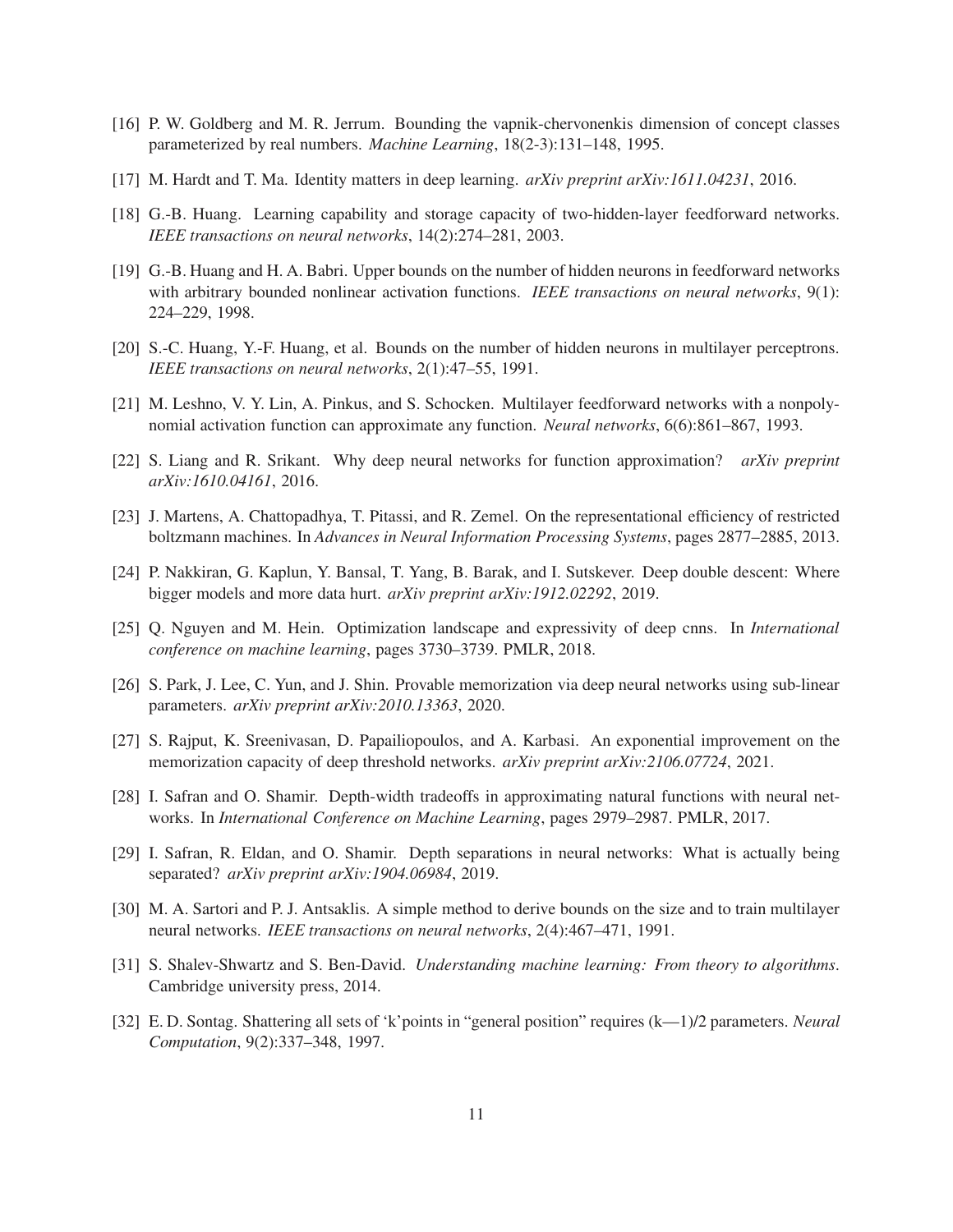- <span id="page-11-0"></span>[33] M. Telgarsky. Benefits of depth in neural networks. In *Conference on learning theory*, pages 1517– 1539. PMLR, 2016.
- <span id="page-11-5"></span>[34] G. Vardi and O. Shamir. Neural networks with small weights and depth-separation barriers. *arXiv preprint arXiv:2006.00625*, 2020.
- <span id="page-11-7"></span>[35] G. Vardi, D. Reichman, T. Pitassi, and O. Shamir. Size and depth separation in approximating benign functions with neural networks. In *Conference on Learning Theory*, pages 4195–4223. PMLR, 2021.
- <span id="page-11-6"></span>[36] L. Venturi, S. Jelassi, T. Ozuch, and J. Bruna. Depth separation beyond radial functions. *arXiv preprint arXiv:2102.01621*, 2021.
- <span id="page-11-1"></span>[37] R. Vershynin. Memory capacity of neural networks with threshold and relu activations. *arXiv preprint arXiv:2001.06938*, 2020.
- <span id="page-11-4"></span>[38] D. Yarotsky. Error bounds for approximations with deep relu networks. *Neural Networks*, 94:103–114, 2017.
- <span id="page-11-2"></span>[39] C. Yun, S. Sra, and A. Jadbabaie. Small relu networks are powerful memorizers: a tight analysis of memorization capacity. In *Advances in Neural Information Processing Systems*, pages 15558–15569, 2019.
- <span id="page-11-3"></span>[40] C. Zhang, S. Bengio, M. Hardt, B. Recht, and O. Vinyals. Understanding deep learning (still) requires rethinking generalization. *Communications of the ACM*, 64(3):107–115, 2021.

## <span id="page-11-8"></span>A Proof from Sec. [3](#page-4-3)

We first give the proofs for each of the three stages of the construction, then we combine all the stages to proof Thm. [3.1.](#page-4-2) For convenience, we rewrite the theorem, and also state the bound on the bit complexity of the network:

<span id="page-11-9"></span>**Theorem A.1.** *Let*  $N, d, C \in \mathbb{N}$ ,  $r, \delta > 0$ , and let  $(\mathbf{x}_1, y_1), \ldots, (\mathbf{x}_N, y_N) \in \mathbb{R}^d \times [C]$  be a set of N labeled *samples with*  $\|\mathbf{x}_i\| \le r$  *for every i and*  $\|\mathbf{x}_i - \mathbf{x}_j\| \ge \delta$  *for every*  $i \ne j$ . Denote  $R := 10rN^2\delta^{-1}\sqrt{\pi d}$ . Then, there exists a neural network  $F:\mathbb{R}^d \to \mathbb{R}$  with width 12, depth

$$
O\left(\sqrt{N\log(N)} + \sqrt{\frac{N}{\log(N)}} \cdot \max\left\{\log(R), \log(C)\right\}\right),\,
$$

and bit complexity bounded by  $O\left(\log(d) + \sqrt{\frac{N}{\log(N)}} \cdot \max\{\log(R), \log(C)\}\right)$  such that  $F(\mathbf{x}_i) = y_i$  for *every*  $i \in [N]$ *.* 

## A.1 Stage I: Projecting onto a one-dimensional subspace

<span id="page-11-10"></span>**Lemma A.2.** *Let*  $\mathbf{x}_1, \ldots, \mathbf{x}_N \in \mathbb{R}^d$  *with*  $\|\mathbf{x}_i\| \leq r$  *for every i* and  $\|x_i - x_j\| \geq \delta$  *for every*  $i \neq j$ . *Then, there exists a neural network*  $F: \mathbb{R}^d \to \mathbb{R}$  *with width* 1*, depth* 2*, and bit complexity* log  $(3drN^2\sqrt{\pi}\delta^{-1})$ *,*  $\textit{such that } 0 \leq F(\mathbf{x}_i) \leq 10rN^2\delta^{-1}\sqrt{\pi d}$  *for every*  $i \in [N]$  and  $|F(\mathbf{x}_i) - F(\mathbf{x}_j)| \geq 2$  *for every*  $i \neq j$ .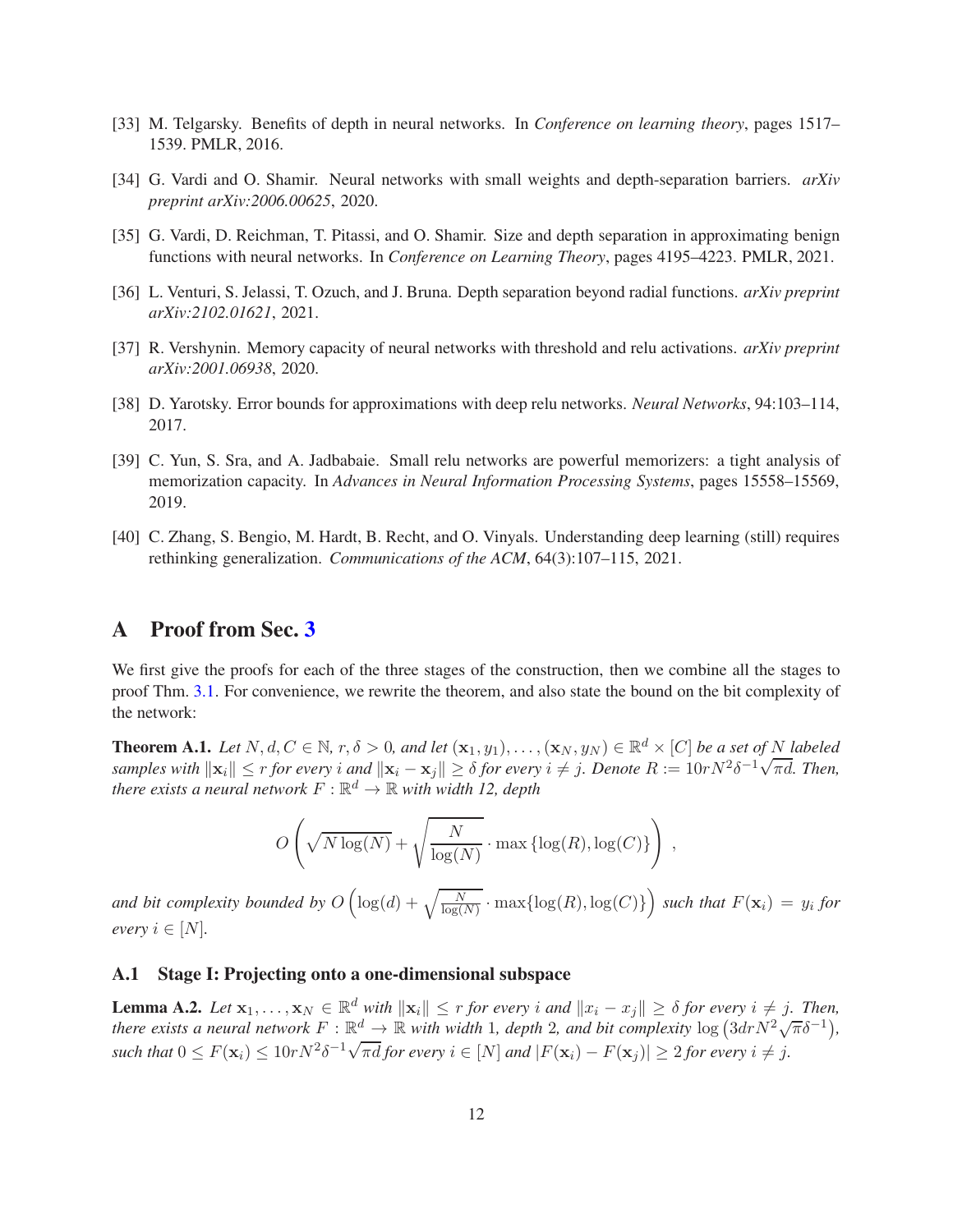To show this lemma we use a similar argument to the projection phase from [\[26](#page-10-4)], where the main difference is that we use weights with bounded bit complexity. Specifically, we use the following:

<span id="page-12-0"></span>**Lemma A.3** (Lemma 8 from [\[26\]](#page-10-4)). *Let*  $N, d \in \mathbb{N}$ , then for any distinct  $\mathbf{x}_1, \dots, \mathbf{x}_N \in \mathbb{R}^d$  there exists a unit *vector*  $\mathbf{u} \in \mathbb{R}^d$  *such that for all*  $i \neq j$ *:* 

<span id="page-12-1"></span>
$$
\sqrt{\frac{8}{\pi d}} \cdot \frac{1}{N^2} ||\mathbf{x}_i - \mathbf{x}_j|| \le ||\mathbf{u}^\top (\mathbf{x}_i - \mathbf{x}_j)|| \le ||\mathbf{x}_i - \mathbf{x}_j|| \tag{1}
$$

*Proof of Lemma* [A.2.](#page-11-10) We first use Lemma [A.3](#page-12-0) to find  $\mathbf{u} \in \mathbb{R}^d$  that satisfies Eq. [\(1\)](#page-12-1). Note that  $\|\mathbf{u}\| = 1$ , hence every coordinate of u is smaller than 1. We define  $\tilde{u} \in \mathbb{R}^d$  such that each of its coordinates is equal to the first  $\lceil \log \left( dN^2 \sqrt{\pi} \right) \rceil$  bits of the corresponding coordinate of u. Note that  $\lVert \tilde{\mathbf{u}} - \mathbf{u} \rVert \leq \frac{\sqrt{d}}{2^{\log(dN)}}$  $\frac{\sqrt{d}}{2^{\log(dN^2\sqrt{\pi})}} \leq \frac{1}{N^2\sqrt{d}}$  $\frac{1}{N^2\sqrt{\pi d}}$ . For every  $i \neq j$  we have that:

$$
|\tilde{\mathbf{u}}^{\top}(\mathbf{x}_{i} - \mathbf{x}_{j})| \geq |\mathbf{u}^{\top}(\mathbf{x}_{i} - \mathbf{x}_{j})| - |(\tilde{\mathbf{u}} - \mathbf{u})^{\top}(\mathbf{x}_{i} - \mathbf{x}_{j})|
$$
  
\n
$$
\geq \sqrt{\frac{8}{\pi d}} \frac{1}{N^{2}} ||\mathbf{x}_{i} - \mathbf{x}_{j}|| - ||\tilde{\mathbf{u}} - \mathbf{u}|| \cdot ||\mathbf{x}_{i} - \mathbf{x}_{j}||
$$
  
\n
$$
\geq \sqrt{\frac{8}{\pi d}} \frac{1}{N^{2}} ||\mathbf{x}_{i} - \mathbf{x}_{j}|| - \frac{1}{N^{2} \sqrt{\pi d}} \cdot ||\mathbf{x}_{i} - \mathbf{x}_{j}||
$$
  
\n
$$
\geq \frac{1}{N^{2} \sqrt{\pi d}} ||\mathbf{x}_{i} - \mathbf{x}_{j}||.
$$
 (2)

We also have for every  $i \in [N]$ :

<span id="page-12-3"></span><span id="page-12-2"></span>
$$
|\tilde{\mathbf{u}}^{\top} \mathbf{x}_i| \leq |\mathbf{u}^{\top} \mathbf{x}_i| + |(\tilde{\mathbf{u}} - \mathbf{u})^{\top} \mathbf{x}_i|
$$
  
\n
$$
\leq ||\mathbf{x}_i|| + \frac{1}{N^2 \sqrt{\pi d}} ||\mathbf{x}_i|| \leq 2 ||\mathbf{x}_i||.
$$
 (3)

Let  $b := -\min\{0, \min_i\{\lfloor \tilde{\mathbf{u}}^\top \mathbf{x}_i\rfloor\}\} + 1$ , and note that by Eq. [\(3\)](#page-12-2) we have  $b \leq 2r + 1$ . We define the network  $F: \mathbb{R}^d \to \mathbb{R}$  in the following way:

$$
F(\mathbf{x}) = (2N^2 \delta^{-1} \sqrt{\pi d}) \cdot \sigma \left(\tilde{\mathbf{u}}^\top \mathbf{x} + b\right) .
$$

We show the correctness of the construction. Let  $i \neq j$ , then we have that:

$$
|F(\mathbf{x}_i) - F(\mathbf{x}_j)| = (2N^2 \delta^{-1} \sqrt{\pi d}) \left| \sigma \left( \tilde{\mathbf{u}}^\top \mathbf{x}_i + b \right) - \sigma \left( \tilde{\mathbf{u}}^\top \mathbf{x}_j + b \right) \right|
$$
  
=  $(2N^2 \delta^{-1} \sqrt{\pi d}) \left| \tilde{\mathbf{u}}^\top \mathbf{x}_i + b - (\tilde{\mathbf{u}}^\top \mathbf{x}_j + b) \right|$   
=  $(2N^2 \delta^{-1} \sqrt{\pi d}) \left| \tilde{\mathbf{u}}^\top (\mathbf{x}_i - \mathbf{x}_j) \right| \ge 2$ ,

where the second equality is because by the definition of b we have that  $\tilde{\mathbf{u}}^{\top}\mathbf{x}_i + b \geq 0$  for every i, and the last inequality is by Eq. [\(2\)](#page-12-3) and the assumption that  $||\mathbf{x}_i - \mathbf{x}_j|| \ge \delta$  for every  $i \ne j$ . Now, let  $i \in [N]$ , then we have:

$$
|F(\mathbf{x}_i)| = (2N^2 \delta^{-1} \sqrt{\pi d}) \cdot \sigma(\tilde{\mathbf{u}}^\top \mathbf{x}_i + b)
$$
  
=  $(2N^2 \delta^{-1} \sqrt{\pi d}) \cdot (\tilde{\mathbf{u}}^\top \mathbf{x}_i + b)$   
 $\leq (2N^2 \delta^{-1} \sqrt{\pi d}) \cdot (4r + 1) \leq 10rN^2 \delta^{-1} \sqrt{\pi d},$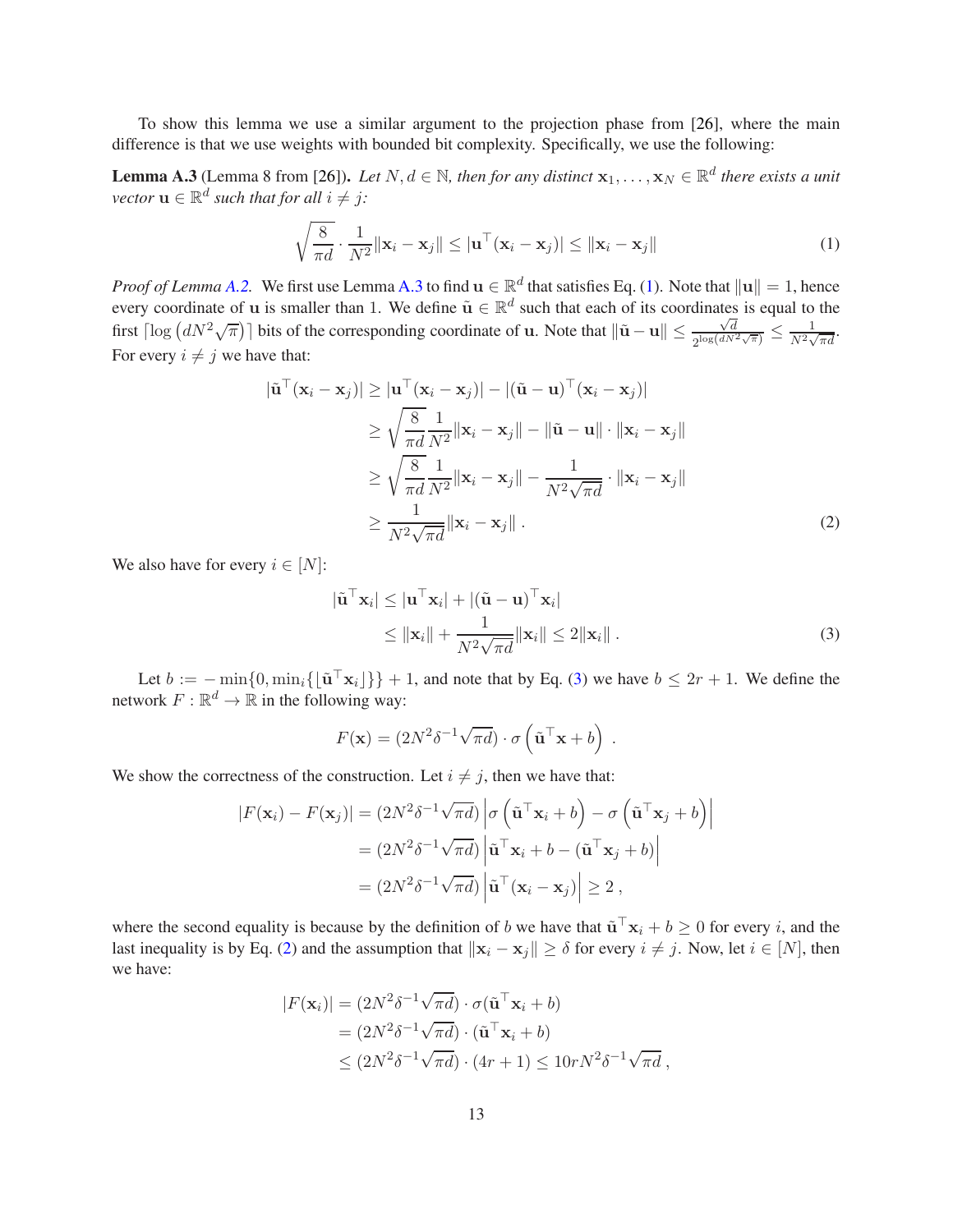where the second to last inequality is since  $b \leq 2r + 1$  and Eq. [\(3\)](#page-12-2).

The network  $F$  has depth 2 and width 1. The bit complexity of the network can be bounded by  $\log (3dr N^2 \sqrt{\pi} \delta^{-1})$ . This is because each coordinate of  $\tilde{u}$  can be represented using  $\lceil \log (dN^2 \sqrt{\pi}) \rceil$  bits, the bias b can be represented using at most  $\lceil \log(2r + 1) \rceil$  bits and the weight in the second layer can be represented using  $\lceil \log(2N^2 \sqrt{\pi d} \delta^{-1}) \rceil$  bits. represented using  $\left[ \log(2N^2 \sqrt{\pi d} \delta^{-1}) \right]$  bits.

#### A.2 Stage II: Finding the right subset

<span id="page-13-0"></span>**Lemma A.4.** Let  $x_1 < \cdots < x_N < R$  with  $R > 0$ ,  $x_i \in \mathbb{R}$  for every  $i \in [N]$  and  $|x_i - x_j| \geq 2$  for *every*  $i \neq j$ *. Let*  $m \in \mathbb{N}$  *with*  $m < N$  *and let*  $w_1, \ldots, w_m \in \mathbb{N}$  *where* LEN $(w_j) \leq b$  *for every*  $j \in [m]$ *. Let*  $k := \left[\frac{N}{m}\right]$ . Then, there exists a neural network  $F : \mathbb{R} \to \mathbb{R}$  with width 4, depth  $3m + 2$  and bit complexity  $b + \lceil log(R) \rceil$  *such that for every*  $i \in [N]$  *we have that*  $F(x_i) = w_{\lceil \frac{i}{k} \rceil}$ .

*Proof.* Let  $j \in [m]$ . We define network blocks  $\tilde{F}_{j}$ :  $\mathbb{R} \to \mathbb{R}$  and  $F_j : \mathbb{R} \to \mathbb{R}^2$  in the following way: First, we use Lemma [A.6](#page-16-0) to construct  $\tilde{F}_j$  such that  $\tilde{F}_j(x) = 1$  for every  $x \in [[x_{j \cdot k-k+1}], [x_{j \cdot k} + 1]]$ , and  $\tilde{F}_j(x) = 0$  for  $x < \lfloor x_{j \cdot k - k + 1} \rfloor - \frac{1}{2}$  or  $x > \lfloor x_{j \cdot k} + 1 \rfloor + \frac{1}{2}$  $\frac{1}{2}$ . In particular,  $\tilde{F}_j(x_i) = 1$  if  $i \in [j \cdot k - k + 1, j \cdot k]$ , and  $\tilde{F}_j(x_i) = 0$  otherwise. Note that since k is defined with ceil, it is possible that  $j \cdot k \ge N$ , if this is the case we replace  $j \cdot k$  with N. Next, we define:

$$
F_j\left(\begin{pmatrix}x\\y\end{pmatrix}\right) = \begin{pmatrix}x\\y+w_j\cdot\tilde{F}_j(x)\end{pmatrix}.
$$

Finally we define the network  $F(x) = \begin{pmatrix} 0 & 0 \\ 1 & 1 \end{pmatrix}$ 1 <sup>⊤</sup>  $F_m \circ \cdots \circ F_1 \left( \begin{pmatrix} x \\ 0 \end{pmatrix} \right)$  $\begin{pmatrix} x \ 0 \end{pmatrix}$  (we can use one extra layer to augment the input with an extra coordinate of 0).

We show that this construction is correct. Note that for every  $i \in [N]$ , if we denote  $j = \lceil \frac{i}{k} \rceil$  $\frac{i}{k}$ , then  $\tilde{F}_j(x_i) = 1$  and for every  $j' \neq j$  we have  $\tilde{F}_{j'}(x_i) = 0$ . By the construction of F we get that  $F(x_i) = w_{\lceil \frac{i}{k} \rceil}$ . The width of F at every layer j is at most the width of  $\tilde{F}_j + 2$ , since we also keep copies of both x and y, hence the width is at most 4. The depth of  $F_j$  is 2, and F is a composition of the  $F_j$ 's with an extra layer for the input to get  $x \mapsto \begin{pmatrix} x \\ 0 \end{pmatrix}$ ), and an extra layer in the output to extract the last coordinate. Hence, its depth  $\overline{0}$ is  $3m + 2$ . The bit complexity is bounded by the sum of the bit complexity of  $F_j$  and the weights  $w_j$ , hence it is bounded by  $b + \lceil log(R) \rceil$ . □

#### A.3 Stage III: Bit Extraction from the Crafted Weights

<span id="page-13-1"></span>**Lemma A.5.** *Let*  $\rho, n, c \in \mathbb{N}$ . *Let*  $u \in \mathbb{N}$  *with* LEN $(u) = \rho \cdot n$  *and let*  $w \in \mathbb{N}$  *with* LEN $(w) = c \cdot n$ . Assume  $\text{that for any } \ell, k \in \{0, 1, \ldots, n-1\} \text{ with } \ell \neq k \text{ we have that } \left| \text{BIN}_{\rho \cdot \ell+1, \rho \cdot (\ell+1)}(u) - \text{BIN}_{\rho \cdot k+1, \rho \cdot (k+1)}(u) \right| \geq \epsilon$ 2. Then, there exists a network  $F : \mathbb{R}^3 \to \mathbb{R}$  with width 12, depth  $3n \cdot \max\{\rho, c\} + 2n + 2$  and bit *complexity*  $n \max\{\rho, c\} + 2$ *, such that for every*  $x > 0$ *, if there exist*  $j \in \{0, 1, \ldots, n-1\}$  *where*  $|x| =$  $\text{BIN}_{\rho \cdot i+1:\rho \cdot (i+1)}(u)$ *, then:* 

$$
F\left(\begin{pmatrix}x\\w\\u\end{pmatrix}\right) = \text{BIN}_{c\cdot j+1:c\cdot(j+1)}(w) .
$$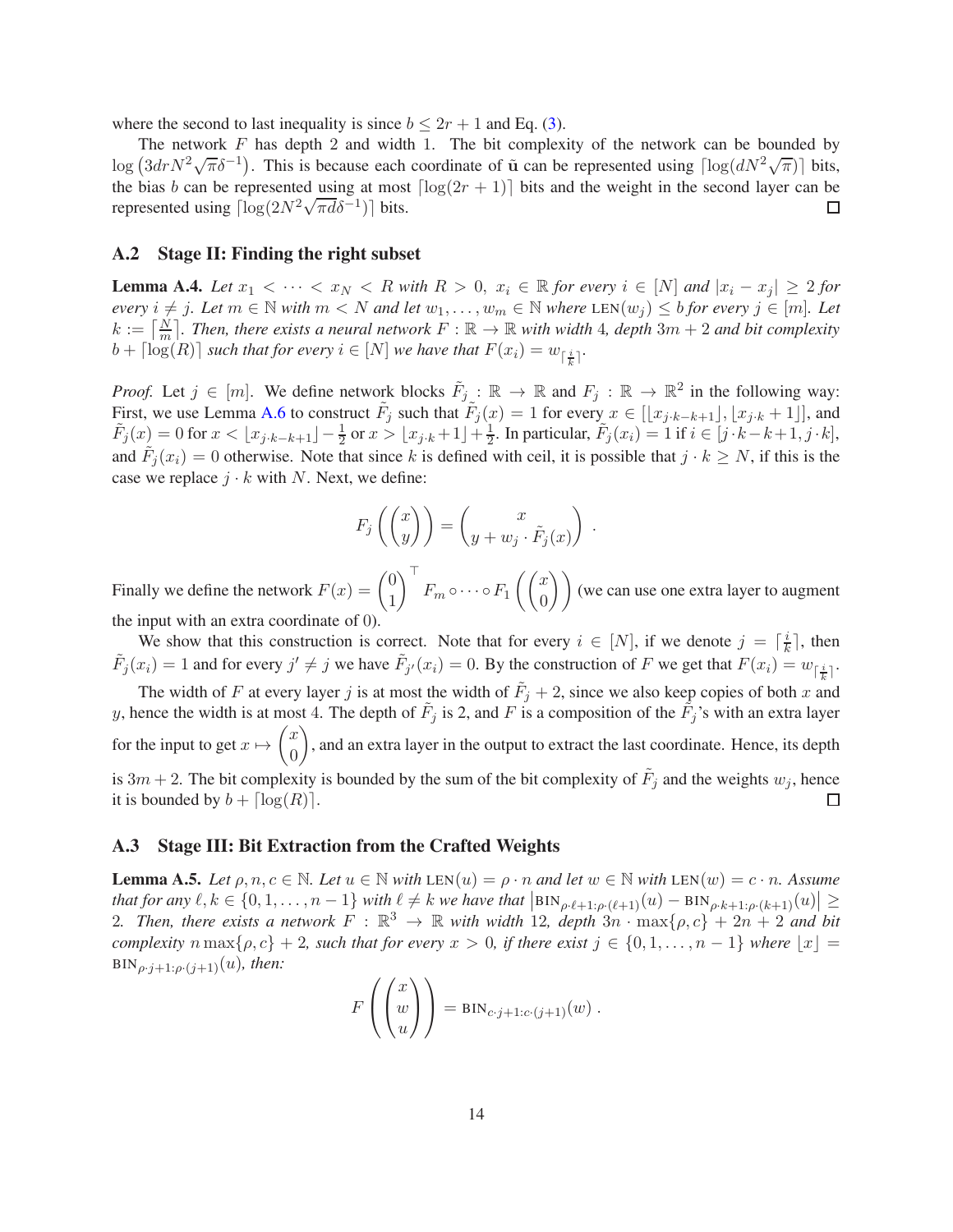*Proof.* Let  $i \in \{0, 1, \ldots, n-1\}$ , and denote by  $\varphi(z) := \sigma(\sigma(2z) - \sigma(4z - 2))$  the triangle function due to [\[33](#page-11-0)]. we construct the following neural network  $F_i$ :

$$
F_i : \begin{pmatrix} x \\ \varphi^{(i \cdot \rho)} \left( \frac{u}{2^{n \cdot \rho}} + \frac{1}{2^{n \cdot \rho + 1}} \right) \\ \varphi^{(i \cdot \rho)} \left( \frac{u}{2^{n \cdot \rho}} + \frac{1}{2^{n \cdot \rho + 2}} \right) \\ \varphi^{(i \cdot c)} \left( \frac{w}{2^{n \cdot c}} + \frac{1}{2^{n \cdot c + 1}} \right) \\ \varphi^{(i \cdot c)} \left( \frac{w}{2^{n \cdot c}} + \frac{1}{2^{n \cdot c + 1}} \right) \\ y \end{pmatrix} \mapsto \begin{pmatrix} x \\ \varphi^{((i+1) \cdot \rho)} \left( \frac{u}{2^{n \cdot \rho}} + \frac{1}{2^{n \cdot \rho + 1}} \right) \\ \varphi^{((i+1) \cdot c)} \left( \frac{u}{2^{n \cdot c}} + \frac{1}{2^{n \cdot c + 1}} \right) \\ \varphi^{((i+1) \cdot c)} \left( \frac{w}{2^{n \cdot c}} + \frac{1}{2^{n \cdot c + 2}} \right) \\ y + y_i \end{pmatrix}
$$

where we define  $y_i := \text{BIN}_{i \cdot c_1+1:(i+1)\cdot c}(w)$  if  $x \in [\text{BIN}_{i \cdot \rho+1:(i+1)\cdot \rho}(u), \text{ BIN}_{i \cdot \rho+1:(i+1)\cdot \rho}(u) + 1]$ , and  $y_i = 0$ if  $x > \text{BIN}_{i \cdot \rho+1:(i+1) \cdot \rho}(u) + \frac{3}{2}$  or  $x < \text{BIN}_{i \cdot \rho+1:(i+1) \cdot \rho}(u) - \frac{1}{2}$  $\frac{1}{2}$ .

The construction uses two basic building blocks: The first is using Lemma [A.7](#page-17-0) twice, for  $u$  and  $w$ . This way we construct two smaller networks  $F_i^w$ ,  $F_i^u$ , such that:

$$
F_i^u: \begin{pmatrix} \varphi^{(i\cdot\rho)}\left(\frac{u}{2^{n\cdot\rho}}+\frac{1}{2^{n\cdot\rho+1}}\right) \\ \varphi^{(i\cdot\rho)}\left(\frac{u}{2^{n\cdot\rho}}+\frac{1}{2^{n\cdot\rho+2}}\right) \end{pmatrix} \mapsto \begin{pmatrix} \varphi^{((i+1)\cdot\rho)}\left(\frac{u}{2^{n\cdot\rho}}+\frac{1}{2^{n\cdot\rho+1}}\right) \\ \varphi^{((i+1)\cdot\rho)}\left(\frac{u}{2^{n\cdot\rho}}+\frac{1}{2^{n\cdot\rho+2}}\right) \\ \text{BIN}_{i\cdot\rho+1:(i+1)\cdot\rho}(u) \end{pmatrix}
$$

$$
F_i^w: \begin{pmatrix} \varphi^{(i\cdot c)}\left(\frac{w}{2^{n\cdot c}}+\frac{1}{2^{n\cdot\rho+1}}\right) \\ \varphi^{(i\cdot c)}\left(\frac{w}{2^{n\cdot c}}+\frac{1}{2^{n\cdot c+2}}\right) \end{pmatrix} \mapsto \begin{pmatrix} \varphi^{((i+1)\cdot c)}\left(\frac{u}{2^{n\cdot c}}+\frac{1}{2^{n\cdot c+1}}\right) \\ \varphi^{((i+1)\cdot c)}\left(\frac{w}{2^{n\cdot c}}+\frac{1}{2^{n\cdot c+2}}\right) \\ \text{BIN}_{i\cdot c+1:(i+1)\cdot c}(w) \end{pmatrix}.
$$

The second is to construct  $y_i$ . We use Lemma [A.8](#page-17-1) with inputs  $BN_{i\cdot\rho+1:(i+1)\cdot\rho}(u)$  and x, and denote the output of this network by  $\tilde{y}_i$ . We use the following 1-layer network:

$$
\begin{pmatrix} \tilde{y}_i \\ \text{BIN}_{i \cdot c + 1: (i+1) \cdot c}(w) \end{pmatrix} \mapsto \sigma \left( \tilde{y}_i \cdot 2^{c+1} - 2^{c+1} + \text{BIN}_{i \cdot c + 1: (i+1) \cdot c}(w) \right)
$$

Note that if  $\tilde{y}_i = 1$  then the output of the above network is  $\text{BIN}_{i \cdot c+1:(i+1)\cdot c}(w)$ , and if  $\tilde{y}_i = 0$  then the output of the network is 0 since  $\text{BIN}_{i \cdot c+1:(i+1)\cdot c}(w) \leq 2^c$ .

The last layer of  $F_i$  is just adding the output  $y_i$  to  $y$ , and using the identity on the other coordinates which are being kept as the output, while the other coordinates (namely, the last output coordinates of  $F_i^w$ and  $F_i^u$ ) do not appear in the output of  $F_i$ . Also note that all the inputs and outputs of the networks and basic building blocks are positive, hence  $\sigma$  acts as the identity on them. This means that if  $F_i^u$  is deeper than  $F_i^w$ (or the other way around), then we can just add identity layers to  $F_i^w$  which do not change the output, but make the depths of both networks equal. Finally we define:

$$
F := G \circ F_{n-1} \circ \cdots \circ F_0 \circ H ,
$$

where: (1)  $G : \mathbb{R}^5 \to \mathbb{R}$  is a 1-layer network that outputs the last coordinate of the input, and; (2)  $H : \mathbb{R}^3 \to$  $\mathbb{R}^6$  is a 1-layer network such that:

$$
H: \begin{pmatrix} x \\ w \\ u \end{pmatrix} \mapsto \begin{pmatrix} x \\ \frac{2n}{2n}p + \frac{1}{2n^2p+1} \\ \frac{u}{2n}p + \frac{1}{2n^2p+2} \\ \frac{w}{2n}p + \frac{1}{2n^2p+1} \\ \frac{w}{2n}p + \frac{1}{2n^2p+2} \\ 0 \end{pmatrix}
$$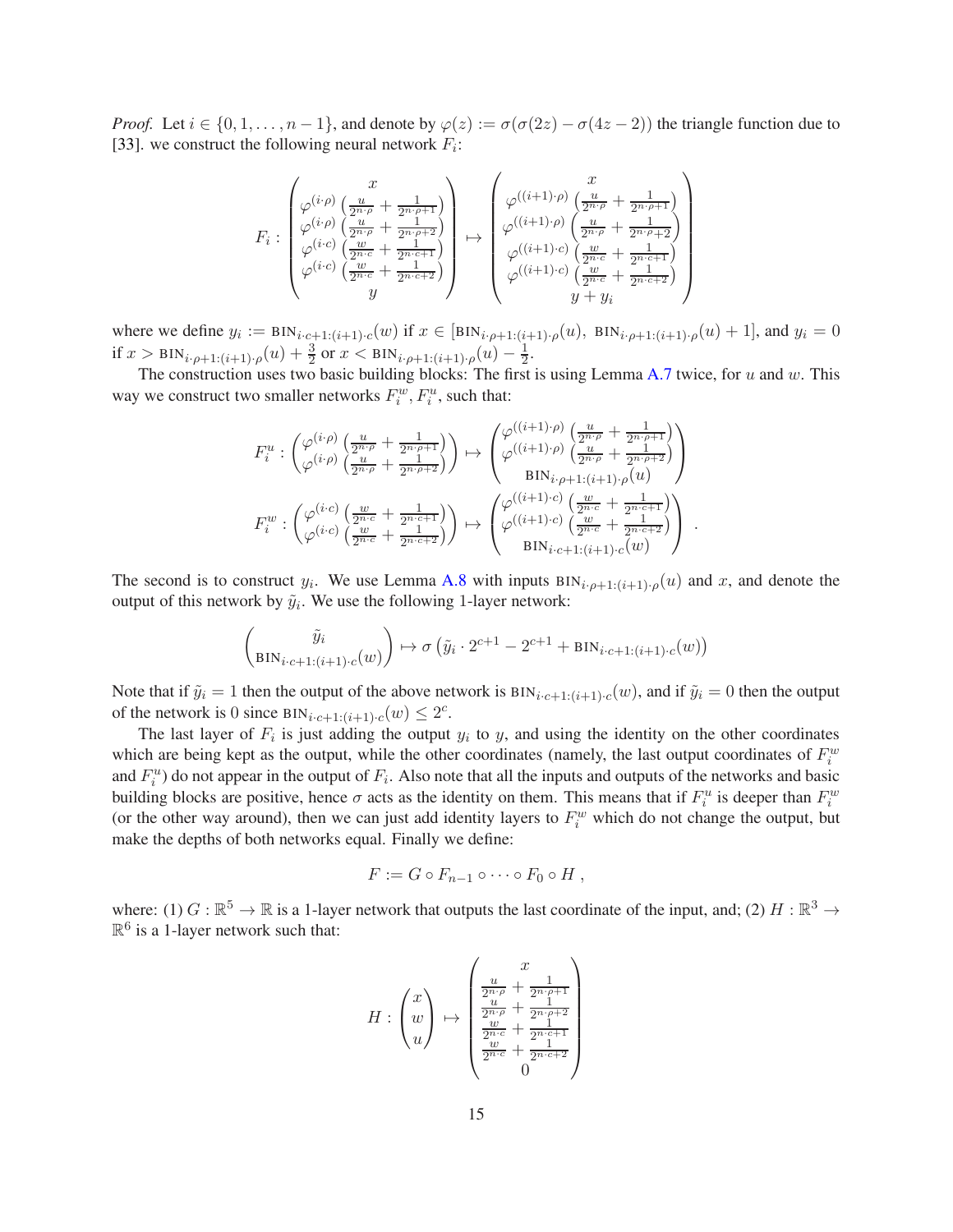where we assume that  $x, w, u > 0$ .

We show the correctness of the construction. We have that  $F$  $\sqrt{ }$  $\mathcal{L}$  $\sqrt{ }$  $\mathcal{L}$  $\overline{x}$  $\omega$  $\overline{u}$  $\setminus$  $\overline{1}$  $\setminus$  $\Big| = \sum_{i=0}^{n-1} y_i$ . Assume there

exists  $j \in \{0, 1, ..., n-1\}$  such that  $\lfloor x \rfloor = \text{BIN}_{\rho \cdot j+1:\rho \cdot (j+1)}(u)$ . Then, by the construction of  $y_i$  we have that  $y_j = \text{BIN}_{c \cdot j+1:c \cdot (j+1)}(w)$ , and for every other  $\ell \neq j$ , since  $\left| \text{BIN}_{\rho \cdot \ell+1:\rho \cdot (\ell+1)}(u) - \text{BIN}_{\rho \cdot j+1:\rho \cdot (j+1)}(u) \right| \geq 2$ , we must have that  $x > \text{BIN}_{\rho \cdot \ell+1:\rho \cdot (\ell+1)}(u) + \frac{3}{2}$  or  $x < \text{BIN}_{\rho \cdot \ell+1:\rho \cdot (\ell+1)}(u) - \frac{1}{2}$ , which means that  $y_{\ell} = 0$ . In total we get the the output of F is equal to  $\sum_{i=0}^{n-1} y_i = y_j = \text{BIN}_{c \cdot j+1:c \cdot (j+1)}(w)$  as required.

We will now calculate the width, depth and bit complexity of the network F. The width of each  $F_i^w$  and  $F_i^u$  is equal to 5 by Lemma [A.7,](#page-17-0) and we need two more neurons for x and y. In total, the width is bounded by 12. Note that all other parts of the network (i.e. H, G and the network from Lemma [A.8\)](#page-17-1) require less width than this bound. For the depth, by Lemma [A.7,](#page-17-0) the depth of each  $F_i^u$  and  $F_i^w$  is at most  $3 \cdot \max\{\rho, c\}$ , adding the construction from Lemma [A.8,](#page-17-1) the depth of each  $F_i$  is at most  $3 \cdot \max\{\rho, c\} + 2$ . Summing over all i, and adding the depth of G and H we get that the depth of F is bounded by  $3n \cdot \max\{\rho, c\} + 2n + 2$ . Finally, the bit complexity of  $F_i^u$ ,  $F_i^w$  and H is bounded by  $n \max\{\rho, c\} + 2$ , and all other parts of the network require less bit complexity. Hence, the bit complexity of F is bounded by  $n \cdot \max\{\rho, c\} + 2$ .  $\Box$ 

#### A.4 Proof of Thm. [3.1](#page-4-2)

The construction is done in three phases. We first project the points onto a 1-dimensional subspace, where the projection preserves distances up to some error. The second step is to split the points into  $\sqrt{N \log(N)}$ subsets, and to extract two weights containing "hints" about the points and their labels. The third step is to parse the hints using an efficient bit extraction method, and to output the correct label for each point.

Throughout the proof we assume w.l.o.g. that the following terms are integers since we use them as indices:  $\sqrt{N \log(N)}$ ,  $\sqrt{\frac{N}{\log(N)}}$ ,  $\log(R)$ ,  $\log(C)$ . If any of them is not an integer we can just replace it with its ceil (i.e.  $\lceil \log(R) \rceil$  instead of  $\log(R)$ ). This replacement changes these numbers by at most 1, which in turn can only increase the number of parameters or bit complexity by at most a constant factor. Since we give the result using the  $O(·)$  notation, this does not change it. Also, note that the width of the network is independent of such terms.

For the first stage, we use Lemma [A.2](#page-11-10) to construct a network  $F_1 : \mathbb{R}^d \to \mathbb{R}$  such that  $F_1(\mathbf{x}_i) \leq$  $10rN^2\delta^{-1}\sqrt{\pi d}$  for every  $i \in [N]$  and  $|F_1(\mathbf{x}_i) - F_1(\mathbf{x}_j)| \ge 2$  for every  $i \ne j$ .

We denote  $R := 10rN^2\delta^{-1}\sqrt{\pi d}$ , and we denote the output of  $F_1$  on the samples  $\mathbf{x}_1, \dots, \mathbf{x}_N \in \mathbb{R}^d$  as  $x_1, \ldots, x_N \in \mathbb{R}$  for simplicity. We also assume that the  $x_i$ 's are in increasing order, otherwise we reorder the indices. This concludes the first stage.

For the second stage, we define two sets of integers  $w_1, \ldots, w_{\sqrt{N \log(N)}}$  each represented by  $\sqrt{\frac{N}{\log(N)}}$ .  $\log(C)$  bits, and  $u_1, \ldots, u_{\sqrt{N \log(N)}}$  each represented by  $\sqrt{\frac{N}{\log(N)}} \cdot \log(R)$  bits, in the following way: For every  $i \in [N]$  let  $j := \left\lceil i \cdot \sqrt{\frac{\log(N)}{N}} \right\rceil$ N and  $k := i \left( \text{mod } \sqrt{\frac{N}{\log(N)}} \right)$ . We set:  $\text{BIN}_{k\cdot \log(C)+1:(k+1)\cdot \log(C)}(w_j) = y_i$  $\text{BIN}_{k\cdot \log(R)+1:(k+1)\cdot \log(R)}(u_j) = \lfloor x_i \rfloor$ .

We now use Lemma [A.4](#page-13-0) twice to construct two networks  $F_2^w : \mathbb{R} \to \mathbb{R}$  and  $F_2^u : \mathbb{R} \to \mathbb{R}$  such that  $F_2^w(x_i) = w_{j_i}$  and  $F_2^u(x_i) = u_{j_i}$  for  $j_i = \left[ i \cdot \sqrt{\frac{\log(N)}{N}} \right]$ N . We construct the network  $F_2 : \mathbb{R} \to \mathbb{R}$  to be a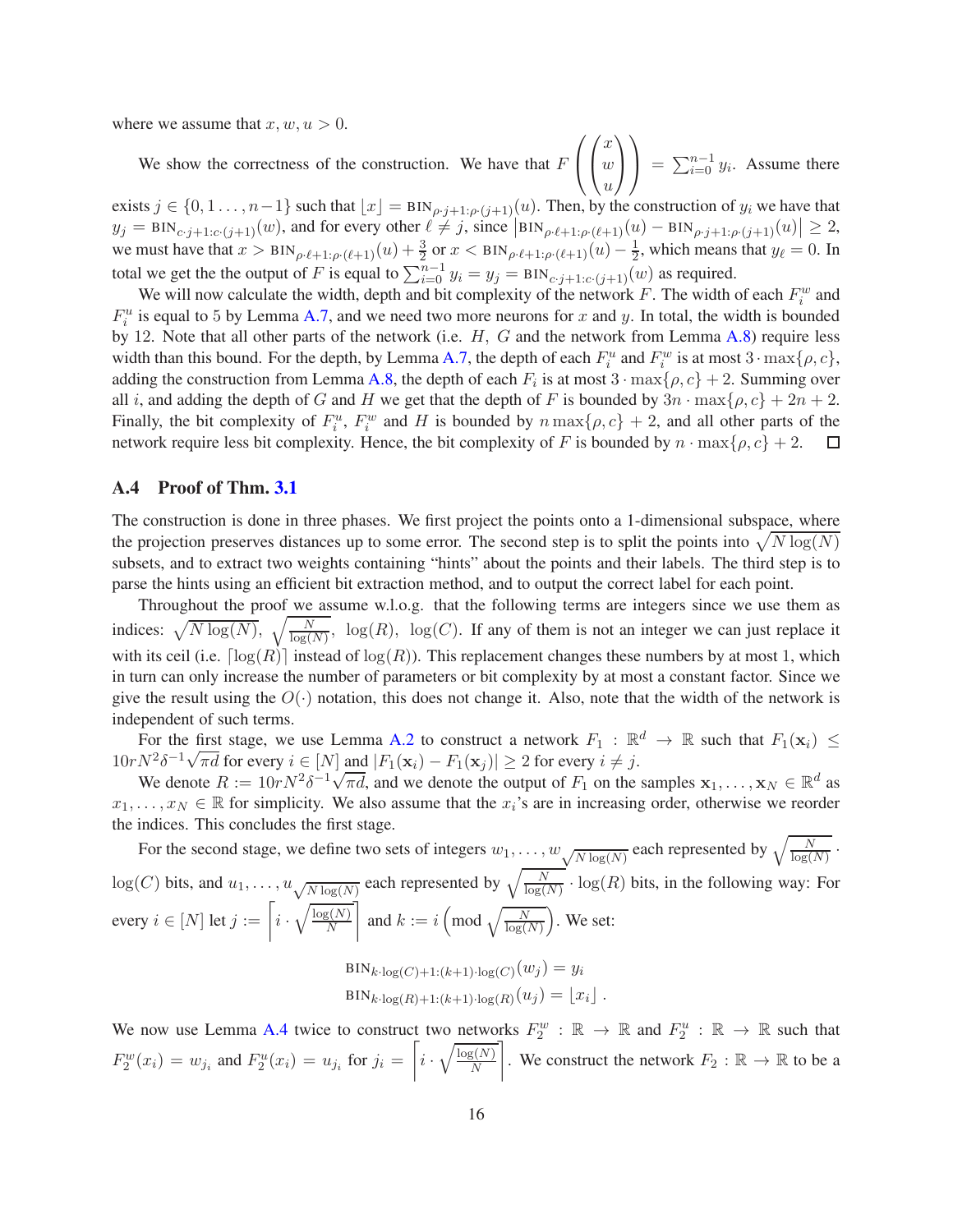concatenation of the two networks, with an additional coordinate which outputs  $\sigma(x)$  (since the inputs  $x_i$ are positive, this coordinate just output the exact input). Namely, we construct a network such that for every  $i \in [N]$  we have

$$
F_2(x_i) = \begin{pmatrix} x_i \\ w_{j_i} \\ u_{j_i} \end{pmatrix} ,
$$

where  $j_i = \left[ i \cdot \sqrt{\frac{\log(N)}{N}} \right]$ N .

For the third stage, we use Lemma [A.5](#page-13-1) to construct a network  $F_3 : \mathbb{R}^3 \to \mathbb{R}$  such that for every  $x > 0$ , if there exist  $j \in \left\{0, 1, \ldots, \left\lceil \sqrt{\frac{\log(N)}{N}} \right\rceil \right\}$ N | - 1 \ such that  $\lfloor x \rfloor = \text{BIN}_{\log(R)\cdot j+1:\log(R)\cdot (j+1)}(u)$ , then:  $F_3$  $\sqrt{ }$  $\mathcal{L}$  $\sqrt{ }$  $\mathcal{L}$  $\boldsymbol{x}$  $\omega$ u  $\setminus$  $\overline{1}$  $\setminus$  $=$  BIN<sub>log(*C*)·*j*+1:log(*C*)·(*j*+1)</sub>(*w*).

Finally, we construct the network  $F : \mathbb{R}^d \to \mathbb{R}$  as  $F(\mathbf{x}) = F_3 \circ F_2 \circ F_1(\mathbf{x})$ .

We show the correctness of the construction. Let  $i \in [N]$ , and let  $y := F(\mathbf{x}_i)$ . By the construction of  $F_2$  and the numbers  $w_1, \ldots, w_{\sqrt{N \log(N)}}$ ,  $u_1, \ldots, u_{\sqrt{N \log(N)}}$ , if we denote  $j := \left[ i \cdot \sqrt{\frac{\log(N)}{N}} \right]$ N and  $k :=$  $i \left( \text{mod } \sqrt{\frac{N}{\log(N)}} \right)$ , then we have that: (1)  $F_2 \circ F_1(\mathbf{x}_i) =$  $\sqrt{ }$  $\overline{1}$  $F_1(\mathbf{x}_i)$  $w_j$  $u_j$  $\setminus$ ; (2) BIN<sub>log(R)</sub>· $k+1$ :log(R)· $(k+1)(u_j)$  =

 $[F_1(\mathbf{x}_i)]$ ; and (3) BIN<sub>log(C)</sub>·k+1:log(C)·(k+1)(w<sub>j</sub>) = y<sub>i</sub>. Finally, by the construction of  $F_3$  we get that  $y =$  $F_3 \circ F_2 \circ F_1(\mathbf{x}_i) = \text{BIN}_{\log(C) \cdot k+1:\log(C) \cdot (k+1)}(w_j) = y_i$  as required.

The width of the network  $F$ , namely the maximal width of its subnetworks, is the width of  $F_3$ , which is 12. The depth of F is the sum of the depths of each of its subnetworks. The depth of  $F_1$  is 2, the depth of  $F_2$  is  $O\left(\sqrt{N\log(N)}\right)$  and the depth of  $F_3$  is  $O\left(\sqrt{\frac{N}{\log(N)}}\cdot \max\left\{\log(R), \log(C)\right\}\right)$ . Hence, the total depth of F can be bounded by  $O\left(\sqrt{N\log(N)} + \sqrt{\frac{N}{\log(N)}} \cdot \max\left\{\log(R), \log(C)\right\}\right)$ .

The bit complexity of F is the maximal bit complexity of its subnetworks. The bit complexity of  $F_1$  is  $\log\left(3drN^{2}\sqrt{\pi}\delta^{-1}\right)=\log(d)+\log(R/3),$  the bit complexity of  $F_{2}$  is  $O\left(\sqrt{\frac{N}{\log(N)}}\cdot\max\{\log(R),\log(C)\}\right)$ and the bit complexity of  $F_3$  is also  $O\left(\sqrt{\frac{N}{\log(N)}} \cdot \max\{\log(R), \log(C)\}\right)$ . In total, the bit complexity of F can be bounded by  $O\left(\log(d) + \sqrt{\frac{N}{\log(N)}} \cdot \max\{\log(R), \log(C)\}\right)$ .

#### A.5 Auxiliary Lemmas

<span id="page-16-0"></span>**Lemma A.6.** *Let*  $a, b \in \mathbb{N}$  *with*  $a < b$ *. Then, there exists a neural network* F *with depth* 2*, width* 2 *and bit complexity* LEN(*b*) *such that*  $F(x) = 1$  *for*  $x \in [a, b]$  *and*  $F(x) = 0$  *for*  $x > b + \frac{1}{2}$  $rac{1}{2}$  or  $x < a - \frac{1}{2}$  $\frac{1}{2}$ .

*Proof.* Consider the following neural network:

$$
F(x) = \sigma(1 - \sigma(2a - 2x)) + \sigma(1 - \sigma(2x - 2b)) - 1.
$$

It is easy to see that this networks satisfies the requirements. Also, its bit complexity is at most  $LEN(b)$ , since  $a < b$ , hence a can be represented by at most LEN(b) bits.  $\Box$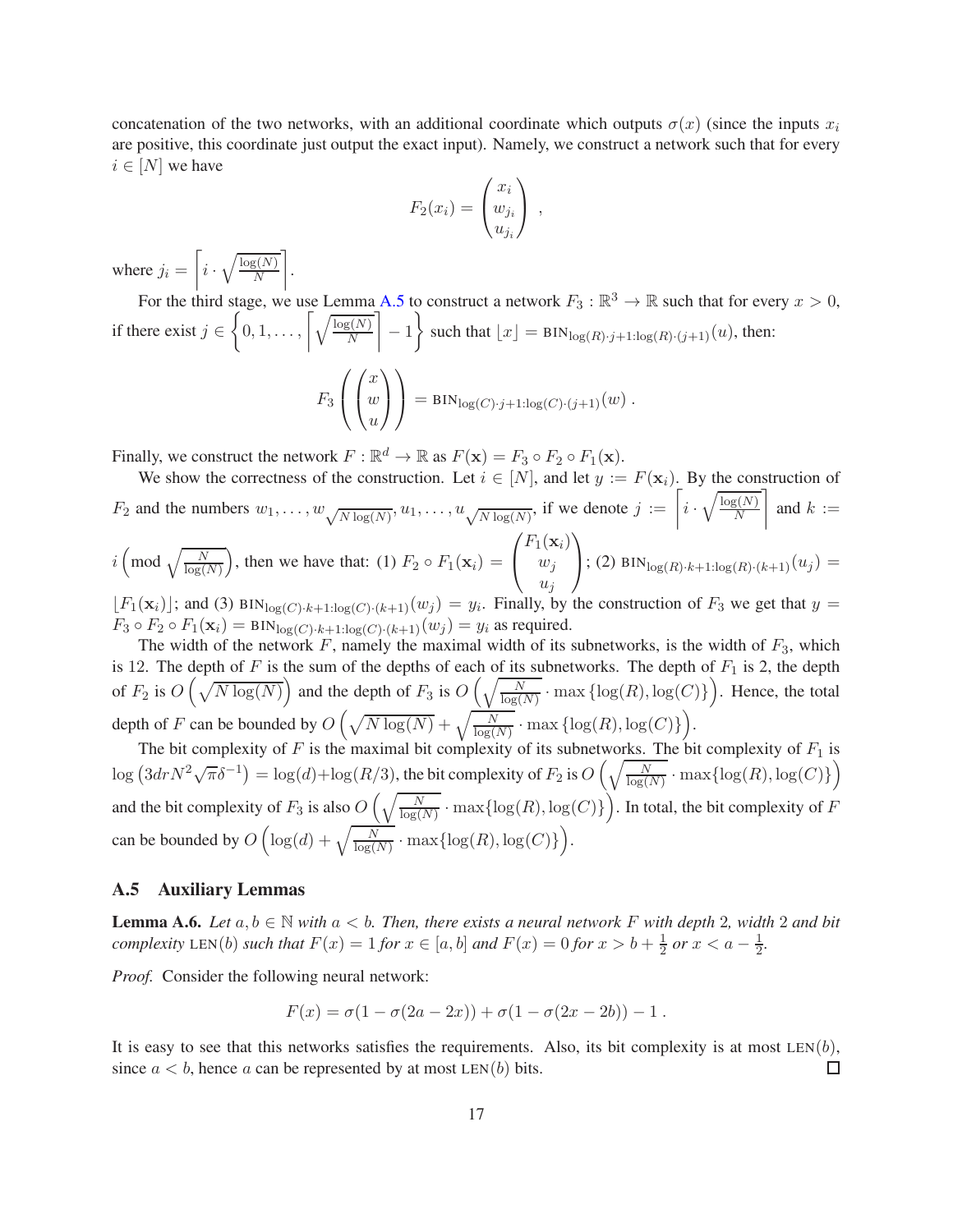<span id="page-17-0"></span>**Lemma A.7.** Let  $n \in \mathbb{N}$  and let  $i, j \in \mathbb{N}$  with  $i < j \leq n$ . Denote Telgarsky's triangle function by  $\varphi(z) := \sigma(\sigma(2z) - \sigma(4z - 2))$ . Then, there exists a neural network  $F : \mathbb{R}^2 \to \mathbb{R}^3$  with width 5, depth  $3(j - i + 1)$ *, and bit complexity*  $n + 2$ *, such that for any*  $x \in \mathbb{N}$  *with* LEN(x)  $\leq n$ *, if the input of* F *is* 

$$
\begin{pmatrix} \varphi^{(i-1)}\left(\frac{x}{2^n} + \frac{1}{2^{n+1}}\right) \\ \varphi^{(i-1)}\left(\frac{x}{2^n} + \frac{1}{2^{n+2}}\right) \end{pmatrix}, \text{ then it outputs: } \begin{pmatrix} \varphi^{(j)}\left(\frac{x}{2^n} + \frac{1}{2^{n+1}}\right) \\ \varphi^{(j)}\left(\frac{x}{2^n} + \frac{1}{2^{n+2}}\right) \\ \text{BIN}_{i:j}(x) \end{pmatrix}.
$$

*Proof.* We use Telgarsky's function to extract bits. Let  $x \in \mathbb{N}$  with LEN(x) = n, and let  $i \in \mathbb{N}$  with  $i \leq n$ . Then, we have that:

<span id="page-17-2"></span>
$$
BIN_i(x) = 2^{n+2-i} \sigma \left( \varphi^{(i)} \left( \frac{x}{2^n} + \frac{1}{2^{n+2}} \right) - \varphi^{(i)} \left( \frac{x}{2^n} + \frac{1}{2^{n+1}} \right) \right) . \tag{4}
$$

The intuition behind Eq. [\(4\)](#page-17-2) is the following: The function  $\varphi^{(i)}$  is a piecewise linear function with  $2^i$ "bumps". Each such "bump" consists of two linear parts with a slope of  $2^{i+1}$ , the first linear part goes from 0 to 1, and the second goes from 1 to 0. Let  $x \in \mathbb{N}$  with at most n bits in its binary representation. It can be seen that the *i*-th bit of x is 1 if  $\varphi^{(i)}\left(\frac{x}{2^n} + \frac{1}{2^{n+1}}\right)$  is on the second linear part (i.e. descending from 1 to 0) and its *i*-th bit is 0 otherwise. This shows that  $\varphi^{(i)}\left(\frac{x}{2^n} + \frac{1}{2^{n+2}}\right) - \varphi^{(i)}\left(\frac{x}{2^n} + \frac{1}{2^{n+1}}\right)$  is equal to  $2^{i-n-2}$  if the *i*-th bit of x is 1, and this expression is negative otherwise. The correctness of Eq. [\(4\)](#page-17-2) follows.

Let  $j, i \in \mathbb{N}$  with  $i < j$  and denote  $c := j - i$ . Using the construction above as a building block, we construct a network which outputs  $\text{BIN}_{i:j}(x)$  in the following way: For  $\ell \in \{0, 1, ..., c\}$  define  $F_{\ell}: \mathbb{R}^3 \to \mathbb{R}^3$  to be the neural network, such that for an input  $\sqrt{ }$  $\overline{1}$  $\varphi_{(i-1+\ell)}^{(i-1+\ell)} \left( \frac{x}{2^n} + \frac{1}{2^{n+1}} \right)$  $\varphi^{(i-1+\ell)}\left(\frac{x}{2^n}+\frac{1}{2^{n+2}}\right)$  $\hat{y}$  $\setminus$ , it outputs  $\sqrt{ }$  $\mathcal{L}$  $\varphi_{(i+1)}^{(i+\ell)}\left(\frac{x}{2^n}+\frac{1}{2^{n+1}}\right)$  $\varphi^{(i+\ell)}\left(\frac{x}{2^n}+\frac{1}{2^{n+2}}\right)$  $y + 2^{c-\ell}$ BIN $_{i+\ell}(x)$  $\setminus$  $\cdot$ 

The network  $F_{\ell}$  is obtained by composing the first two coordinates with Telgarsky's function  $\varphi$ , and then the last coordinate is calculated using Eq. [\(4\)](#page-17-2). Finally, we define:  $F := F_c \circ \cdots \circ F_0$ , and we augment the input of  $F_0$ , such that its last coordinate is zero. The output of F is as required since

$$
\sum_{\ell=0}^{c} 2^{c-\ell} BIN_{i+\ell}(x) = BIN_{i:i+c}(x) = BIN_{i:j}(x) .
$$

Finally, we compute the width, depth and bit complexity of F. Its width is bounded by twice the width of  $\varphi$  (which is 2), plus an extra neuron for computing the output y, hence its width is bounded by 5. Its depth is equal to  $3(j - i + 1)$ , since we need two layers to compute  $\varphi$  and an extra layer to compute the output y. Finally, the bit complexity is bounded by  $n + 2$ , since the largest weight in the network is at most  $2^{n+2}$ .

<span id="page-17-1"></span>**Lemma A.8.** There exists a network 
$$
F : \mathbb{R}^2 \to \mathbb{R}
$$
 with width 2 depth 2 and bit complexity 2 such that  $F\left(\begin{pmatrix} x \\ y \end{pmatrix}\right) = 1$  if  $x \in [y, y + 1]$  and  $F\left(\begin{pmatrix} x \\ y \end{pmatrix}\right) = 0$  if  $x > y + \frac{3}{2}$  or  $x < y - \frac{1}{2}$ .

*Proof.* We consider the following neural network:

$$
F\left(\binom{x}{y}\right) = \sigma(1 - \sigma(2y - 2x)) + \sigma(1 - \sigma(2x - 2y - 2)) - 1.
$$

It is easy to see that this network satisfies the requirements. It has width 2, depth 2 and bit complexity 2.  $\Box$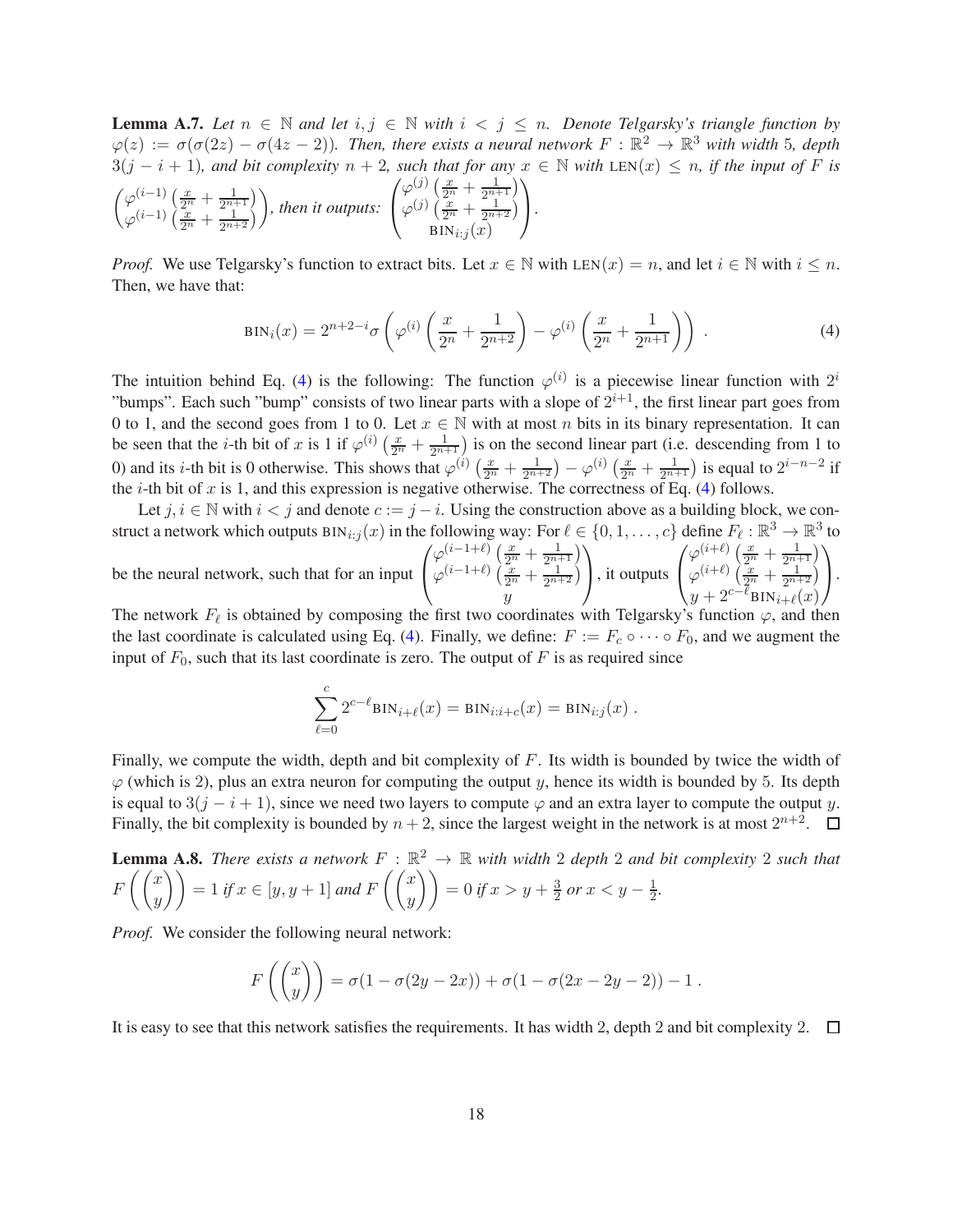# <span id="page-18-0"></span>B Proof from Sec. [5](#page-6-0)

*Proof of Thm.* [5.1.](#page-7-0) We first use Lemma [A.2](#page-11-10) to construct a network  $H : \mathbb{R}^d \to \mathbb{R}$  in the same manner of the construction of  $F_1$  is the first stage of Thm. [3.1.](#page-4-2) This is a 2-layer network with width 1. We denote the output of H on the samples  $x_1, \ldots, x_N$  as  $x_1, \ldots, x_N$ . Note that by the construction  $|x_i| \leq O(R)$  for every  $i \in [N]$  and  $|x_i - x_j| \ge 2$  for every  $i \ne j$ .

We split the inputs to  $\frac{N}{L^2}$  subsets of size  $L^2$  each, we denote these subsets as  $I_1, \ldots, I_{\frac{N}{L^2}}$  (assume w.l.o.g. that  $\frac{N}{L^2}$  is an integer, otherwise replace it with  $\left[\frac{N}{L^2}\right]$ ). For each subset  $I_k$  we use stages II and III from Thm. [3.1](#page-4-2) to construct a network  $F_k$  such that  $F_k(x_i) = y_i$  if  $x_i \in I_k$ . Note that we only need to use the last two stages since we have already done the projection stage, hence are data samples are already one-dimensional. We construct a network  $\tilde{F}: \mathbb{R} \to \mathbb{R}^{N/L^2}$  such that:

$$
\tilde{F}(x) = \begin{pmatrix} F_1(x) \\ \vdots \\ F_{N/L^2}(x) \end{pmatrix} .
$$

We also define a network  $G : \mathbb{R}^{N/L^2} \to \mathbb{R}$  which adds up all its inputs. Finally, we construct the network  $F: \mathbb{R}^d \to \mathbb{R}$  as  $F := G \circ \tilde{F} \circ H$ .

By the construction of each  $F_k$  from Thm. [3.1,](#page-4-2) for every  $x \in \mathbb{R}$ , if  $|x - x_i| \ge 2$  for every  $i \in I_k$ , then  $F_k(x) = 0$ . For every  $i \in [N]$ , there is exactly one  $k \in [N/L^2]$  such that  $i \in I_k$ . Using the projection H, for this k we get that  $F_k(x_i) = y_i$ , and for every  $\ell \neq k$  we get that  $F_\ell(x_i) = 0$ . This means that  $F(x_i) = y_i$ for every  $i \in [N]$ .

The depth of F is the sum of the depths of its subnetwork. Both H and G have depth  $O(1)$ , and by Thm. [3.1,](#page-4-2) the depth of  $F_k$  is at most  $O\left(\frac{F_k}{F_k}\right)$  $\frac{L}{\sqrt{\log L}}$  $\frac{L}{\log(L)} \cdot \log(R)$ , since each such network memorizes  $L^2$ samples. Hence, the total depth of F is  $O(n)$ √ L  $\frac{L}{\log(L)} \cdot \log(R)$ . Finally, the width of F is the maximal width of its subnetworks. The width of G and H is 1. The width of each  $F_k$  is also  $O(1)$  by Thm. [3.1,](#page-4-2) hence the width of  $\tilde{F}$  is  $O\left(\frac{N}{L^2}\right)$ , which is also the width of F.

Recall that the number of parameters of a network is the number of non-zero weights. In our case, the network consists of  $\frac{N}{L^2}$  subnetworks, where the weights between these subnetworks are zero. Each such subnetwork has a depth of  $O\left(\frac{1}{2}\right)$ √ L  $\frac{L}{\log(L)} \cdot \log(R)$  and width  $O(1)$ . Also, the projection phase requires  $O(d)$ 

parameters. In total, the number of parameters in the network is  $O\left(\frac{N}{K\sqrt{N}}\right)$  $\frac{N}{L\sqrt{\log(L)}} \cdot \log(R) + d$ .  $\Box$ 

# <span id="page-18-1"></span>C Proof from Sec. [6](#page-7-2)

*Proof of Thm.* [6.2.](#page-8-0) We first use Lemma [A.2](#page-11-10) to construct a network  $H : \mathbb{R}^d \to \mathbb{R}$  in the same manner of the construction of  $F_1$  is the first stage of Thm. [3.1.](#page-4-2) This is a 2-layer network with width 1 and bit complexity of  $O(\log(R))$ . We denote the output of H on the samples  $x_1, \ldots, x_N$  as  $x_1, \ldots, x_N$ . Note that by the construction  $|x_i| \leq O(R)$  for every  $i \in [N]$  and  $|x_i - x_j| \geq 2$  for every  $i \neq j$ .

We now split the inputs to  $\frac{N}{B^2}$  subsets of size  $B^2$  each, we denote these subsets as  $I_1, \ldots, I_{\frac{N}{B^2}}$  (We assume w.l.o.g. that  $\frac{N}{B^2}$  is an integer, otherwise we can replace it with  $\left\lceil \frac{N}{B^2} \right\rceil$ ). For each subset  $I_k$  we use Thm. [3.1](#page-4-2) to construct a network  $F_k$  which memorizes the points in  $I_k$ , with the following changes: (1) There